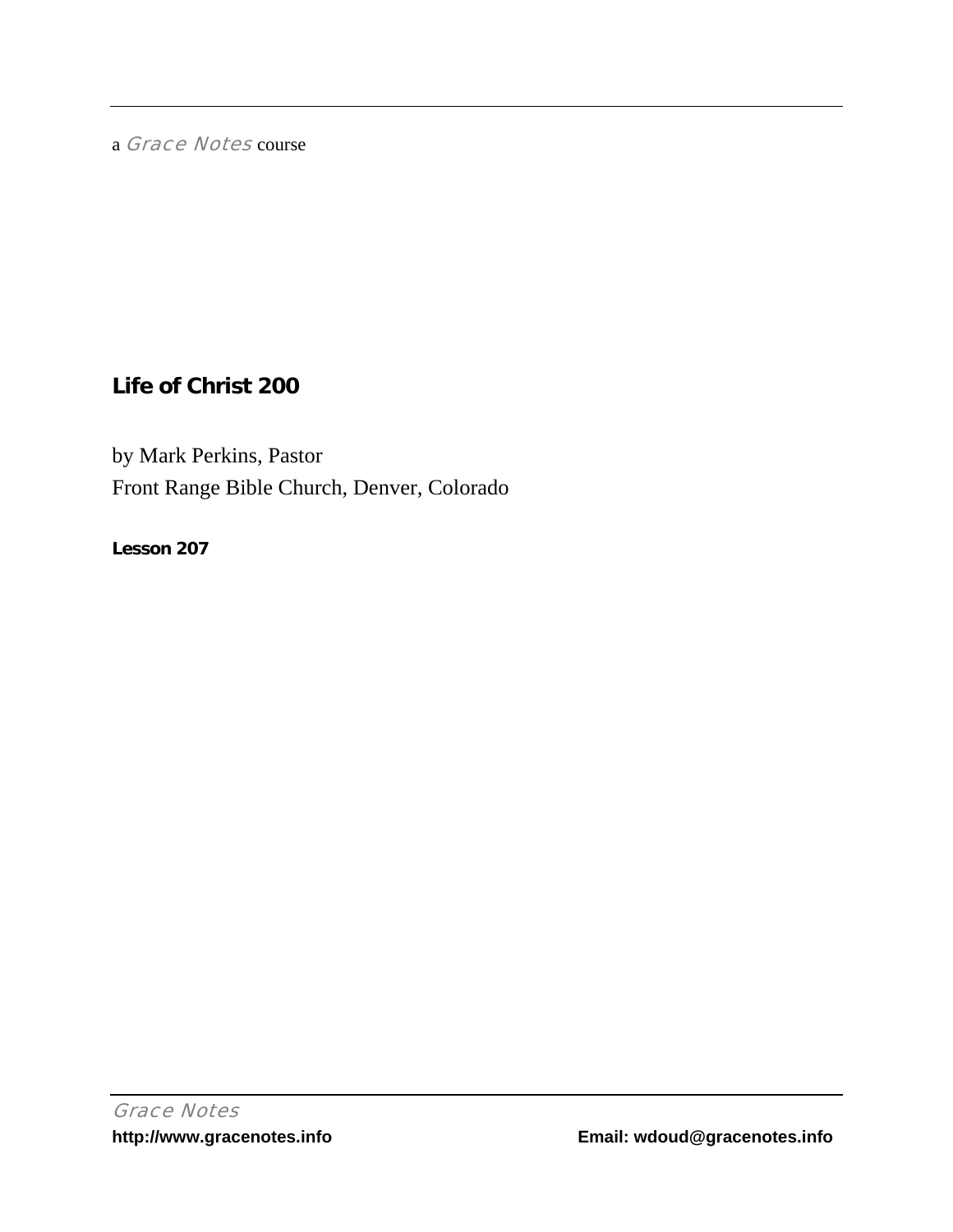## Life of Christ 207

### **Contents**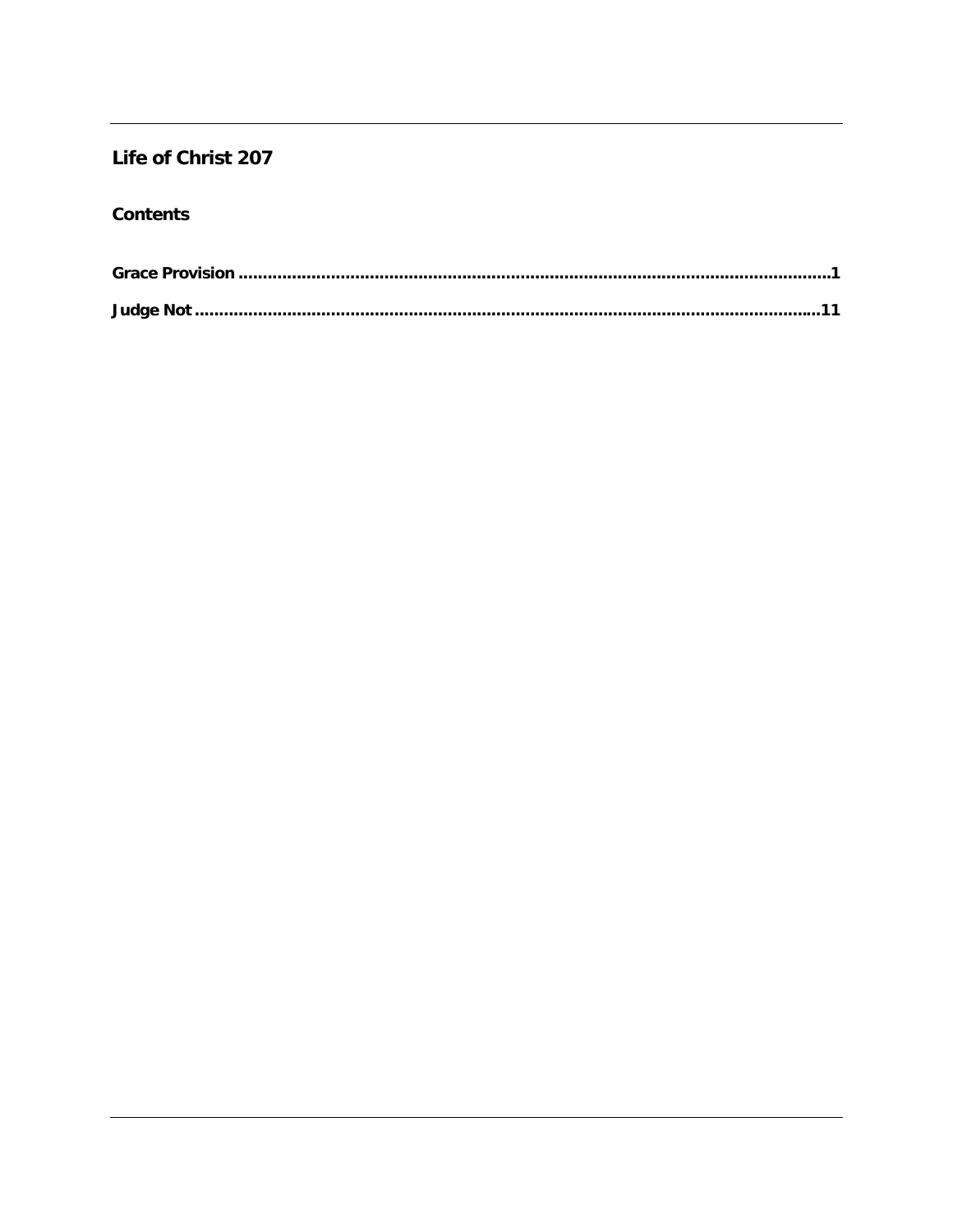#### <span id="page-2-0"></span>**Grace Provision**

Introduction

The overall theme of this passage concentrates on priorities.

Even when the narrative turns to worry, the underlying theme remains in priorities.

A simple way to summarize this passage is to say 'Right priorities eliminate worry.'

Outline.

The Treasure Teaching, vv.19-21.

The Prohibition, v.19: "Do not treasure for yourselves treasures upon the earth, where moth and rust disfigure, and where thieves break in and steal;"

The Positive Command, v.20: "but treasure for yourselves treasures in heaven, where neither moth nor rust disfigure and where thieves neither break in nor steal."

The Summary, v.21: "For where your treasure is there also will be your heart."

The Lamp Illustration, vv.22-23.

The illustration, v.22a: "The lamp of the body is the eye."

The positive application, v.22b: "Therefore if your eye is single, your whole body will be illuminated."

The negative application, v.23a: "But if your eye is evil, your whole body will become darkened."

The summary, v.23b: "Therefore if the light which is in you is dark, how great the dark."

The Keystone of the Passage, v.24: "No one is able to serve two masters; for either he will hate the one and love the other, or he will cling to the one and despise the other. You are not able to serve God and Mammon."

The Application of the Keystone, vv.25-34.

The general statement of application, v.25a: "For this reason I say to you, do not worry what you might eat for your soul, nor what you might wear on your body."

The food application, vv.25b-27.

The first basis for the food application, v.25b: "Isn't the soul more than food and the body than clothing?"

The first illustration of the application, v.26a: "Consider the birds of the sky: they neither sow nor reap nor gather into barns, and your heavenly Father sustains them. "

The conclusion to the first illustration, v.26b: "Aren't you better than them?"

The second basis for the food application, v.27: "And who among you while worrying is able to add to his age one bit?"

The clothing application, vv.28-30.

The transition to the application, v.28a: "And why do you worry about clothing? "

The illustration of the clothing application, v.28b-29: "Consider how the lilies of the field grow; they do not toil nor do they spin; 29 But I say to you that Solomon in all his glory was not dressed like one of these."

The conclusion from the illustration, v.30: "Now if God so dresses a flower of the field (living today and tomorrow being cast into the furnace) why not much more for you, Littlefaith?

The final conclusion, vv.31-34.

The negative command, v.31, "Therefore do not worry, saying, 'What will we eat?' or, 'What will we drink?' or, 'What will we wear?'"

The negative comparison, v.32a: "For all these things the Gentiles desperately seek;"

The essence of God related to the negative command, v.32b: "and you heavenly Father knows that you need all these things."

The positive command, v.33: "But seek first the kingdom and His righteousness, and all these things will be added to you."

The final statement, v.34: "Therefore do not worry about tomorrow, for tomorrow will worry about itself; the evil of it on that day is enough."

II. The Exposition.

Verse 19, "Do not treasure for yourselves treasures upon the earth, where moth and rust disfigure, and where thieves break in and steal;"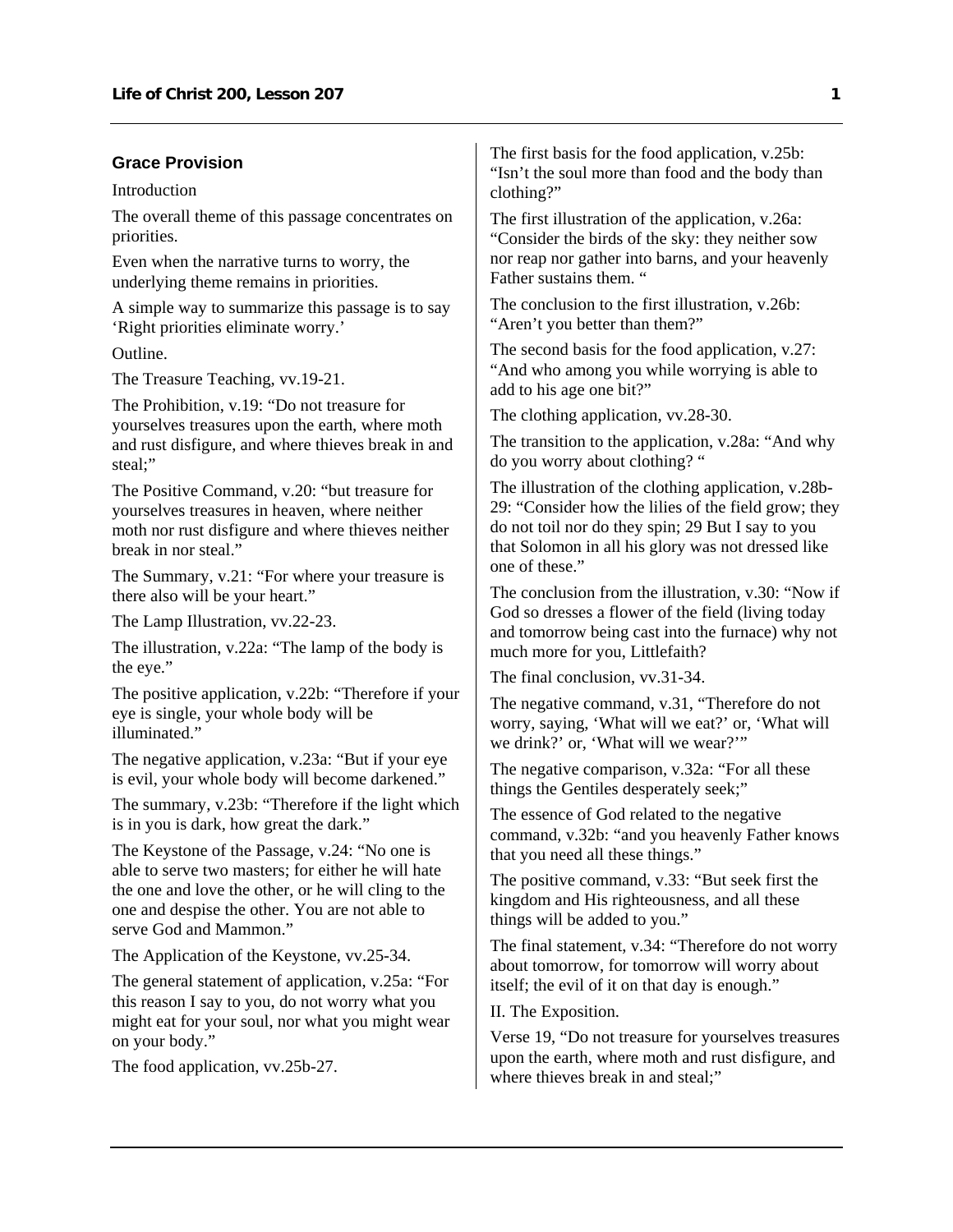The negative adverb ME plus the present imperative of THESAURIZO adds up to a firm prohibition in the Greek; since this is a present imperative with durative action, the force of the prohibition extends indefinitely into the future, and so causes the idea of 'never treasure for yourselves.

This goes with a dative of advantage of the personal pronoun HUMIN "for yourselves." The act of treasuring is an advantage to the one who does it.

The direct object of the verb is THESAUROUS, 'treasures.' This is a very comprehensive category. There are almost as many treasures as there are people. Listen to this list of 'collectibles' from the Rocky Mountain News classified:

Beer steins, Hot Wheels, Star Wars trading cards, Avalanche limited edition Waterford crystal hockey puck, 1940's coke cooler, Green Bay Packers authentic footballs & helmets, Hummels, baseball cards, jukeboxes, dolls, Barbie dolls, comics, deer head, elk head, McDonalds' toys, slot machines, old phone booth, Richter pewter figurines, Wild Turkey decanters.

2 way radios, jewelry, diamonds, watches, books, coins, stamps, art, perfume and cologne miniatures, antiques of various kinds, etc.

There are two categories of treasures, according to Christ; those that will perish in our lifetime - that moth and rust disfigure; and those that do not that thieves break in and steal.

The Greek word APHANIZO means to 'make unpresentable.' It does not mean 'destroy,' but merely indicates that the reason for its being a treasure is lost. If it is something made out of iron, it oxidizes; out of cloth, the moths eat it.

There are many other ways for worldly treasures to decay, but Christ chooses not to go into an exhaustive list.

So there are worldly treasures which decay and lose their charm.

But what of those things that have lasting value? What of gold and silver and precious stones that last for generations and even millennia?

Nothing is safe in this world.

The thief breaks in and steals; war comes and devours; it is lost at sea in a storm; the divorce settlement snatches it away - and many other causes for loss.

And of course, the greatest cause of loss of all; you die, and even though they remain, you are compelled to leave them.

So the command of this verse is to stop treasuring away for yourselves treasures upon the earth, for they will be lost.

The positive command is second: "but treasure for yourselves treasures in heaven, where neither moth nor rust disfigure and where thieves neither break in nor steal."

Our treasures in heaven are imperishable. 1 Peter 1:3-4, "Blessed be the God and Father of our Lord Jesus Christ, who according to His great mercy has caused us to be born again to a living hope through the resurrection of Jesus Christ from the dead, to obtain an inheritance which is imperishable and undefiled and will not fade away, reserved in heaven for you..."

Since our treasures in heaven are kept there, they are totally apart from any measure of the devil's world.

The resurrection body itself is a great treasure to all believers, but there is much more than that waiting for the one who fulfills the protocol plan for the church age.

See the Order of the Morning Star.

A thief could never break in to heaven; heaven is protection against war, shipwreck, famine, storm, moth, rust, and even divorce (which some will be glad to know).

So the question remains: which is the better treasure to pursue? Is it the earthly, or is it the heavenly?

Verse 21 is a summary of the principle. " For where your treasure is there also will be your heart."

The translation is simple.

For where your treasure is (present tense of EIMI).

There also will be your heart (future tense of EIMI).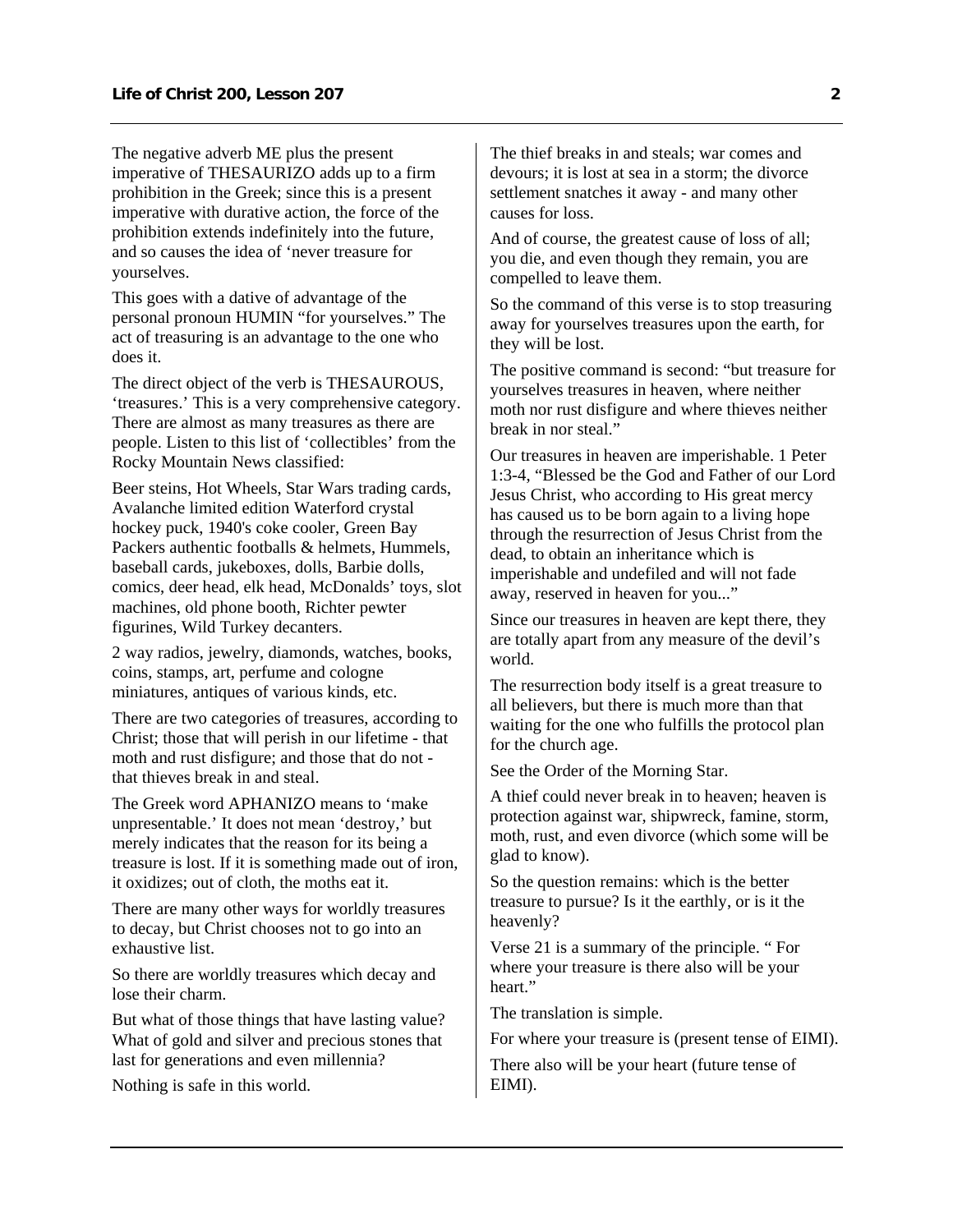So a simple principle: what you treasure, that is, what you desire, will become the seat of all your thinking.

But this is a principle of surpassing importance. Your thoughts follow your desires.

There are six categories of lust: approbation, emotion, blood, money, stimulation, power.

What do you treasure? Whatever you desire, whatever you value - your thoughts will follow.

Essentially Christ is coming down to the basis for motivation. What desire forms a complex of thought in your soul so that you are moved to action?

Desire is formed from conclusive thinking. You evaluate and then judge what you like; and there is your desire. But what you now desire becomes central focus of your thoughts, and there lies the danger.

Now in the context of the passage, if you desire the things of the world, then certainly the world is going to become the central focus of your thoughts.

But if you desire the things of heaven, then there will be a central focus of thought on heaven.

10. So Christ has reversed His thesis to show a system of perpetuation; that is, the system has its own momentum. Listen: your desires focus your thoughts, and your thoughts form and reinforce your desires.

11. 1 John 2:15-17 is a rehash of these very principles.

15 Do not love the cosmic system nor the things in the cosmic system. If anyone loves the cosmic system, the love of the Father is not in him.

(1) The first part of this verse is command and warning to abstain from having high esteem for the cosmic system.

(2) If you have high esteem for the cosmic system, that is, if you like being involved in it, then you are not in spiritual adulthood.

(3) You cannot enjoy being in the cosmic system and be a spiritual adult at the same time.

(4) The cosmic system is the enemy and opposite of God the Father's plan for your life.

(5) If you are in the cosmic system, then you are an enemy of God, even though you may be a believer.

16 Because everything that is in the cosmic system, the lust of the flesh, the lust of the eyes and the arrogance of life, is not a part of the Father but is a part of the cosmic system.

(1) John divides the cosmic system into three categories: lust of the flesh, lust of the eyes, and the arrogance of life.

(2) See the genius in this.

(a) There is a kind of lust that comes from within the body - sexual lust.

(b) The lust of the eyes is materialism - what things in life that you desire.

(c) And then there is a generic arrogance of life.

17 And yet the world and its lust is deceiving itself, but the one who does the will of God remains forever.

(1) Again, the cosmic system and its components cause self-deception and self-destruction in the cycle of lust and unhappiness.

(2) Those believers who get involved in the cosmic system lose their rewards for eternity even though they still have eternal life.

(3) By contrast, those believers who stick it out in the plan of God have not only eternal life, but a fantastic system of rewards as well.

(4) Tragically, those who refuse to believe in Christ do not have eternal life, but instead are cast into the lake of fire.

The Lamp Illustration, vv.22-23.

The illustration, v.22a: "The lamp of the body is the eye."

The kind of lamp is the LUCHNOS, a small, handheld oil lamp. The wick would descend from a notch in the side.

It provided light at night or in any dark place, but it was not a very long-lasting light. It would be more comparable to the modern flashlight than anything else.

So Christ compares the lamp to the eye. The eye is the lamp of the body, providing light.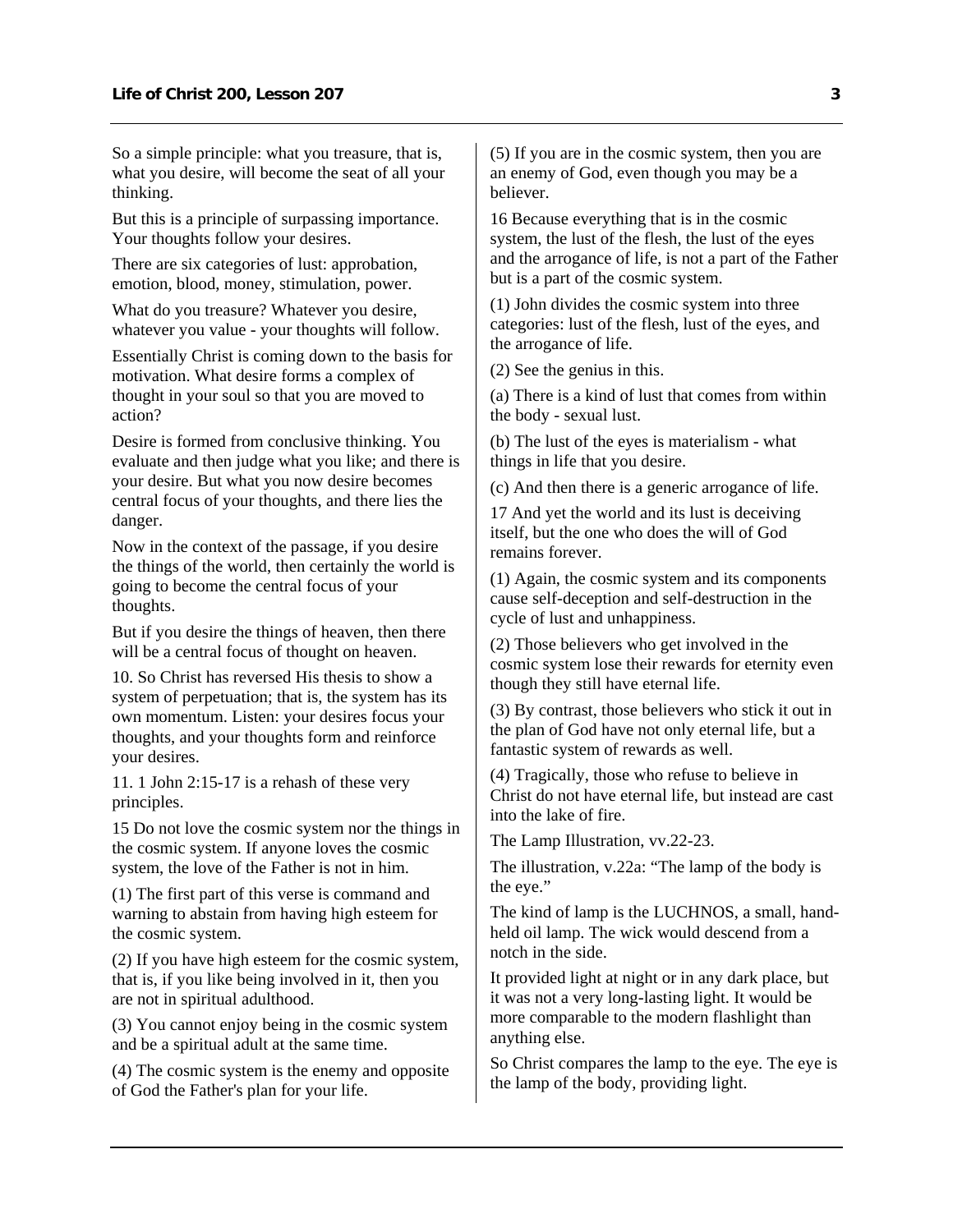The eye is the reception point - and it is very common for light to be a metaphor for Bible Doctrine.

Bible Doctrine in the soul is said to be constructed of light

(1) Psalm 43:3, "O send out Thy light and Thy truth, let them lead me; let them bring me to Thy holy hill, and to Thy dwelling places."

(2) Romans 13:12, "The night is almost gone, and the day is at hand. Let us therefore lay aside the deeds of darkness and put on the armor of light."

(3) Ephesians 5:8, "for you were formerly darkness, but now your are light in the Lord; walk as children of light."

(4) 1 John 2:8, "the darkness is passing away and the true light is already shining."

(5) 2 Corinthians 4:6, "For God, who said, 'Light will shine out of darkness,' is the One who has shone in our hearts to give the light of the knowledge of the glory of God in the face of Christ."

The positive application, v.22b: "Therefore if your eye is single, your whole body will be illuminated."

The word for 'clear' is HAPLOUS. This is a transition zone for the metaphor, so it is difficult to tell whether this word has a physical sense or an ethical sense.

(1) It means literally, 'single,' or more appropriately, 'unplural.' It therefore came to develop many meanings from that original theme.

(a) Simple, or uncomplicated.

(b) Of a single purpose; and from that, pure motive.

(c) Of liquids, pure.

(2) Because this is set parallel to PONEROS in the following verse, it seems that the ethical interpretation is the best.

The eye is a common metaphor of Scripture.

(1) In Genesis 3:5-7 the eyes represent the total process of perception and understanding: "For God knows that in the day you eat from it your eyes will be opened, and you will be like God, knowing good and evil. When the woman saw that the tree was good for food, and that it was a delight to the eyes, and that the tree was desirable to make one wise, she took from its fruit and ate; and she gave also to her husband with her, and he ate. Then the eyes of both of them were opened, and they knew that they were naked; and they sewed fig leaves together and made themselves loin coverings."

(2) Psalm 119:18 covers the realm of spiritual perception: "Open my eyes, that I may behold wonderful things from your Law."

(3) Ephesians 1:18-19 shows that there is a perceptive ability in the heart related to spiritual matters: "I pray that the eyes of your heart may be enlightened, so that you will know what is the hope of His calling, what are the riches of the glory of His inheritance in the saints, and what is the surpassing greatness of His power toward us who believe. These are in accordance with the working of the strength of His might."

(4) In our passage, it seems to be about the perception and understanding of light, which is Bible doctrine.

Now the body is also a metaphor for the entire life of the believer.

(1) Just as the body is biological life, so it may represent the inner life of man; his spiritual life.

(2) The spiritual life of man may include both relationship with God and relationship with the cosmic system.

The singleness of the eye relates to motive.

(1) If you desire light [Bible doctrine], then you will be illuminated [live the quality of the Christian life].

(2) If you have concluded that the doctrinal way of life is the life for you, then you will certainly fill your entire life with light.

And the interpretation of the metaphor is this:

(1) The eye will collect information according to its motive. If the motive of the eye is to accumulate light, then the whole body will be filled with light. Light is a metaphor for Bible doctrine, so that if you are motivated to get doctrine with a singleness of purpose, you will fill your life with doctrine.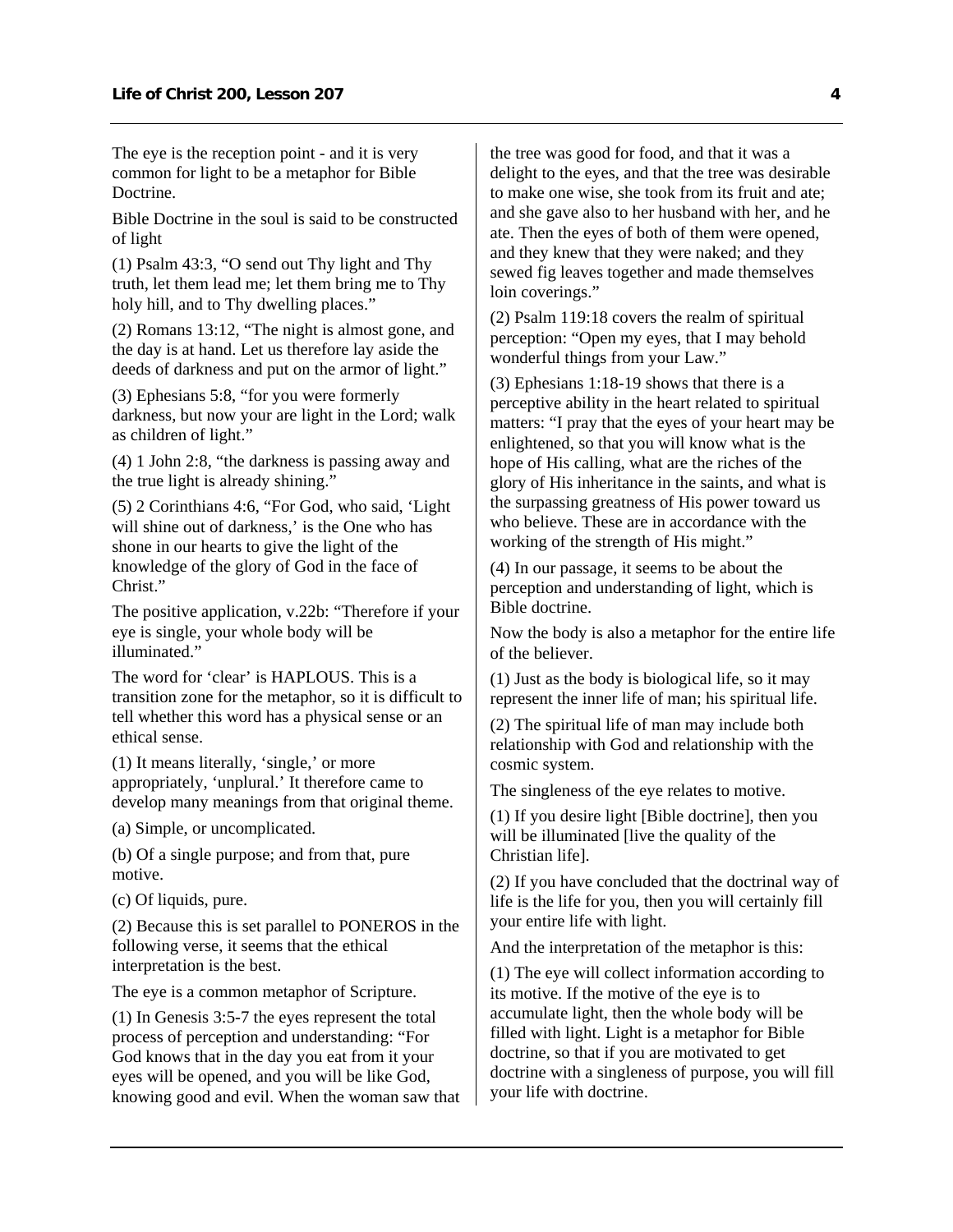(2) Certainly James had this very metaphor in mind when he wrote: "Now if anyone of you lacks wisdom, let him ask from God who gives purely [HAPLOS] to all and who does not insult and it will be given to him. But let him ask in faith, judging nothing [DIAKRINOMENOS]; for the one who judges is like a wave of the sea, being wind-blown and tossed about. For do not let that man suppose that he will receive anything from God, a double minded man, unstable in all his ways."

(a) Asking from God is the equivalent of the singly motivated eye.

(b) And that God gives purely is confirmation of James' repetition of Christ's principle. the motive of the eye is to accumulate evil, then the whole body will become darkened.

The negative application, v.23a: "But if your eye is evil, your whole body will become darkened."

The evil of the eye is the person motivated to bring in the cosmic counterfeits and lies; to concentrate on the inculcation of the cosmic system.

Naturally, this darkens the life. It is destroyed through the cosmic involvement.

The summary, v.23b: "Therefore if the light which is in you is dark, how great the dark"

What is this 'light which is in you'? This is an interesting phrase to catch our attention!

It is an oxymoron. As defined by Bullinger, in Figures of Speech of the Bible, "This is a figure, in which what is said at first sight appears to be foolish, yet when we come to consider it, we find it exceedingly wise. It is a smart saying, which unites words whose literal meanings appear to be incongruous, if not contradictory; but they are so cleverly and wisely joined together as to enhance the real sense of the words."

The light within is the motivating factor of the soul. If you have dark motive toward the counterfeits and lies, then your life will be dark indeed!

The final phrase is TO SKOTOS POSON. That final Greek word is the key. It means 'how great.' And so it is, "how great the dark."

Motive is a thought or complex of thought that leads to action. If your motive is darkness, then the darkness in your soul will be great indeed.

So this metaphor of Christ's concentrates on motive related to the feeding of the soul.

But you can easily perceive how this illustration fits into the overall narrative; how the treasure and the singleness of perception are one in the same.

Compare these two statements: "For where your treasure is, there also will be your heart;"

"Therefore if the light in you is dark, how great the dark." You can perceive that they are opposed to one another in an elementary way, even though they are from different metaphors.

The keystone of the passage is verse 24, where Christ moves away from the metaphor and into a more direct form of communication: "No one is able to serve two masters; for either he will hate the one and love the other, or he will cling to the one and despise the other. You are not able to serve God and Mammon."

It does begin with a metaphor, however. The general principle of the metaphor is stated first: "No one is able to serve two masters."

DOULEUO is the verb for serve. Our English serve is greatly watered down. This verb means to 'perform the duties of a slave.' Although the idea of benevolent service is certainly present at the time, this always has the shadow of slavery behind it.

It does not have the idea of benevolent service; as Kittel says, "The meaning is so unequivocal and self-contained that it is superfluous to give examples of the individual terms or to trace the history of the group. Distinction from synonymous words and groups is made possible by the fact that the emphasis here is always on "serving as a slave." Hence we have a service which is not a matter of choice for the one who renders it, which he has to perform whether he likes it or not, because he is subject as a slave to an alien will, to the will of his owner."

The master is KURIOS. Again from Kittel: "In the concept of the lord two things are conjoined in organic unity: the exercise of power as such, and the personal nature of its exercise, which reaches beyond immediate external compulsion into the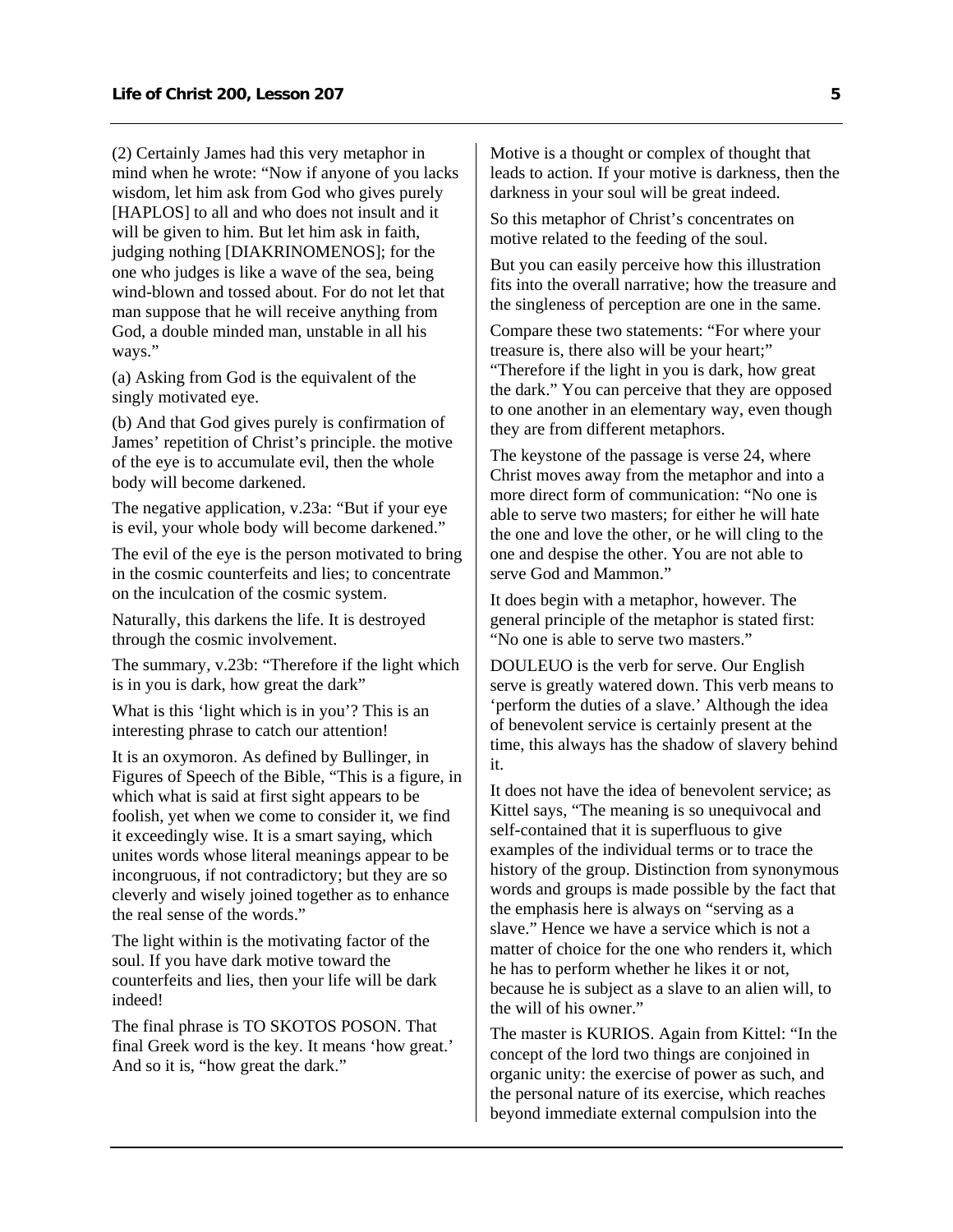moral and legal sphere... KURIOS means having legal power."

(1) The institution of slavery was viewed differently in the ancient world, and even through the Bible:

(2) Since there are provisions regulating slavery in the establishment code.

(3) But if slavery were an evil institution, then why would God allow for it regulation? We might seek an answer in two ways: through the doctrine of dispensations, and through a closer examination of the Mosaic provisions.

(4) The dispensational answer is inadequate.

(a) Remember, the establishment code of the Mosaic Law remains a valid option for any nation in the church age.

(b) It was brought over because the millennial kingdom was rejected by the Jews; the restraint of the ruling Christ and the incarceration of the fallen angels must wait until the second advent.

(c) Divine establishment protects the freedom of all so that there might be a perpetuation of the angelic conflict; in essence it prevents the selfdestruction of the human race.

(d) The Mosaic Law's establishment provisions were designed for a nation under the spiritual guidance of God; there is not an exact parallel to the Gentile client nations of the church age.

(e) This is why no church age nation may legitimately adopt the spiritual code of the Mosaic Law; indeed, even the establish code's provisions for spiritual offenders should not come into Law.

(f) The nature of slavery remains the same some 3500 years after the giving of the Law at Mt. Sinai; it is a legitimate establishment issue; therefore, the Mosaic provisions are as valid today as they have ever been.

(g) The New Testament does not adopt mandatory manumission; not in the book of Philemon, not anywhere.

(h) Christian slaveholders may reconsider their position on slaveowning due to Christian

convictions, but they certainly have no right to force the freeing of slaves on anyone else.

(i) The New Testament sees the institution of slavery as a legitimate authority; "slaves obey your masters" is mentioned more than once by the apostle Paul: Ephesians 6:5-6; Colossians 3:22; 1 Timothy 6:1.

(5) Therefore, we must study the concept of slavery more closely.

(a) There were two sources of slavery in the ancient world: poverty in peacetime and captured prisoners in war.

· Leviticus 25:39-41, "If a countryman of yours becomes so poor with regard to you that he sells himself to you, you shall not subject him to a slave's service. He shall be with you as a hired man, as if he were a sojourner; he shall serve with you until the year of jubilee. He shall then go out from you, he and his sons with him, and shall go back to his family, that he may return to the property of his forefathers." This passage tells us a couple of things.

- That slavery was a welfare system of Israel. That is, when people became impoverished, they could sell themselves to someone else as slaves.

- But not all could be taken as slaves; a Jew could not accept another of his own countrymen as a slave but instead only in the de facto sense. He could be hired as if he were a migrant worker, which is the best parallel to our modern times.

- The analogy to this in our own time is the Christian; you could never in good conscience keep another Christian as a slave. Listen to the explanation in verse 42, "For they are My servants whom I brought out from the land of Egypt; they are not to be sold in a slave sale."

- By working this way for a private citizen, the impoverished person retained some measure of self-respect; there was then no slavery nor total poverty.

- The year of jubilee occurred every fifty years; it could conceivably be a lifetime of slavery before a person thus obliged could be set free.

- This also represents an irrevocable contract until the jubilee.

· As an effect of war many unfortunates were left in abject poverty. The conquering nation solved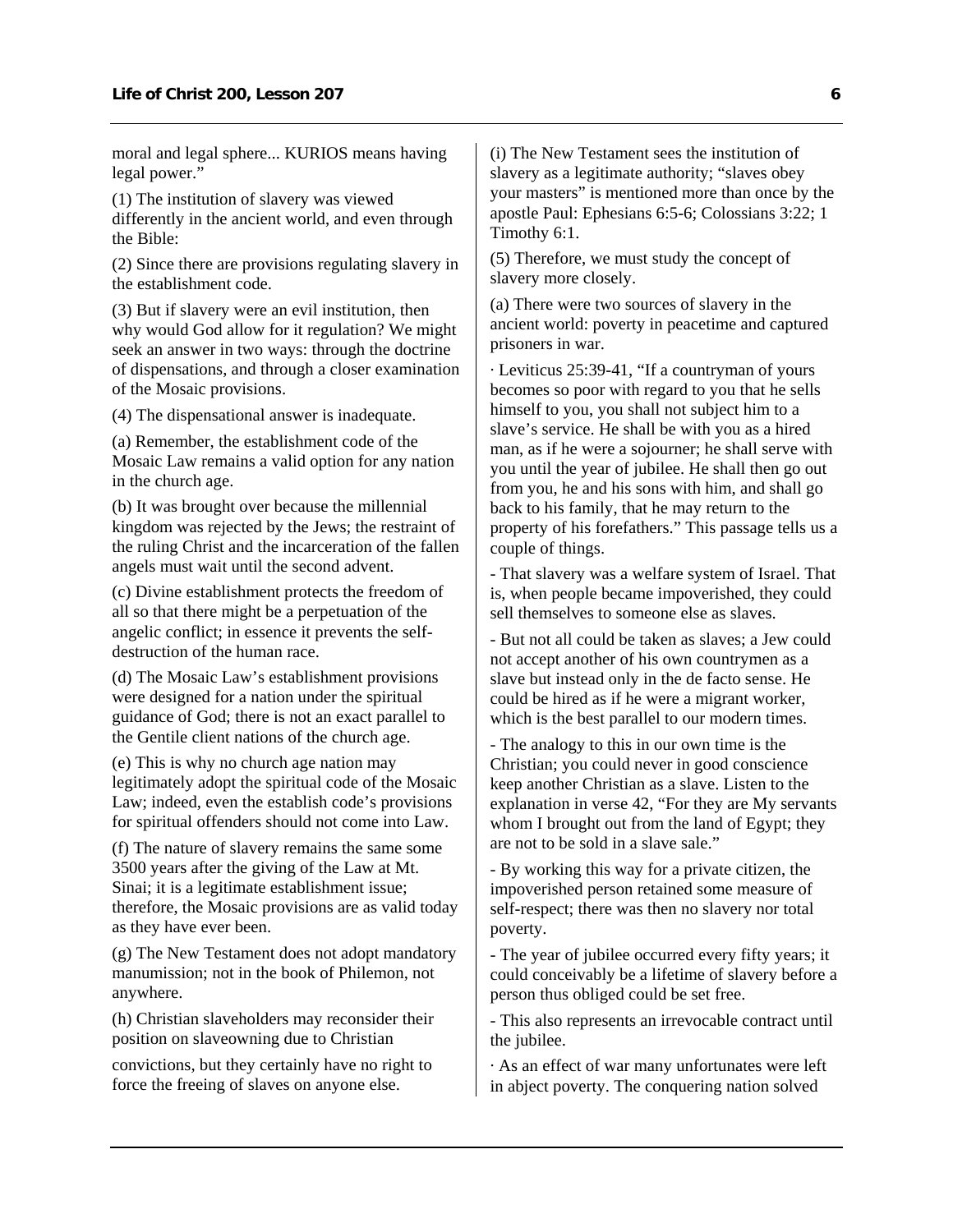this situation by enslaving the people of the devastated land.

(b) Slaves could be bought and sold as property, Exodus 21:7. For instance, a father could sell his daughter or son into slavery to pay off the debts. Nehemiah 5:5.

(c) A woman could sell herself into slavery, Deut 15:1218, "If your kinsman, a Hebrew man or woman, is sold to you, then he shall serve you six years, but in the seventh year you shall set him free. When you set him free, you shall not send him away empty-handed. you shall furnish him liberally from your flock and from your threshing floor and from your wine vat; you shall give to him as the Lord you God has blessed you. You shall remember that you were a slave in the land of Egypt, and the Lord your God redeemed you; therefore I command you this today. It shall come about if he says to you, 'I will not go out from you, because he loves you and your household, since he fares well with; then you shall take an awl and pierce it through his ear into the door, and he shall be your servant forever. Also you shall do likewise to your maidservant. It shall not seem hard to you when you set him free, for he has given you six years with double the service of a hired man; so the Lord your god will bless you in whatever you do."

(d) Slaves were often acquired through trade, purchase, payment of debt, as a gift, through birth, plunder in war, or by self-determination.

(e) Slaves were manumitted by the elapse of time (six years), Exodus 21:24, by the year of jubilee (the fiftieth year), Jeremiah 34:810, through physical disability or being maimed, Exodus 21:26. In this case the master was responsible to take care of the slave for life.

#### (f) Rights of the Master.

· He had the right to hold slaves from foreign lands as personal property. Leviticus 25:44-45: "As for your male and female slaves whom you may have - you may acquire male and female slaves from the pagan nations that are around you. Then, too, it is out of the sons of the sojourners who live as aliens among you that you may gain acquisition, and out of their families who are with you, whom they will

have produced in your land; they also may become your possession."

· He had the right to leave slaves as an inheritance to his children, Leviticus 25:46: "You may even bequeath them to your sons after you, to receive as a possession; you can use them as permanent slaves. But in respect to your countrymen, the sons of Israel, you shall not rule with severity over one another."

· He had the right to hold as property the wife and children of all slaves who were unmarried at the time they became slaves, Exodus 21:4: "If his master gives him a wife, and she bears him sons or daughters, the wife and her children shall belong to her master, and he shall go out alone."

· He had the right to punish or discipline slaves, but not to kill them, Exodus 21:20-21: "If a man strikes his male or female slave with a rod and he dies at his hand, he shall be punished. If, however, he survives a day or two, no vengeance shall be taken; for he is his property."

(g) The Rights of the Slave.

· He had the right to freedom by the purchase of his redemption, or by the elapse of time, or in the Year of Jubilee, or he could work his way into freedom. And because of the threefold mandates on the release of slaves, the slave always had the hope of freedom.

· The Jewish slave had the right to good treatment, Leviticus 25:43, 46: "You shall not rule over him with severity, but are to revere your God."

· He had the right to marry, have children and live a normal life, Exodus 21:5.

· He had the right to voluntary slavery where having been freed could choose to remain a slave, Exodus 21:5ff; Deuteronomy 15:16. His request had to be honored. This was done in front of two witnesses. The mark of this voluntary slavery was having his ear lobe nailed to a door.

· He had the right to worship God without interference from the master, Exodus 12:43-44, "This is the ordinance of the Passover, no foreigner is to eat of it, but every man's slave purchased with money, after you have circumcised him, then he may eat of it."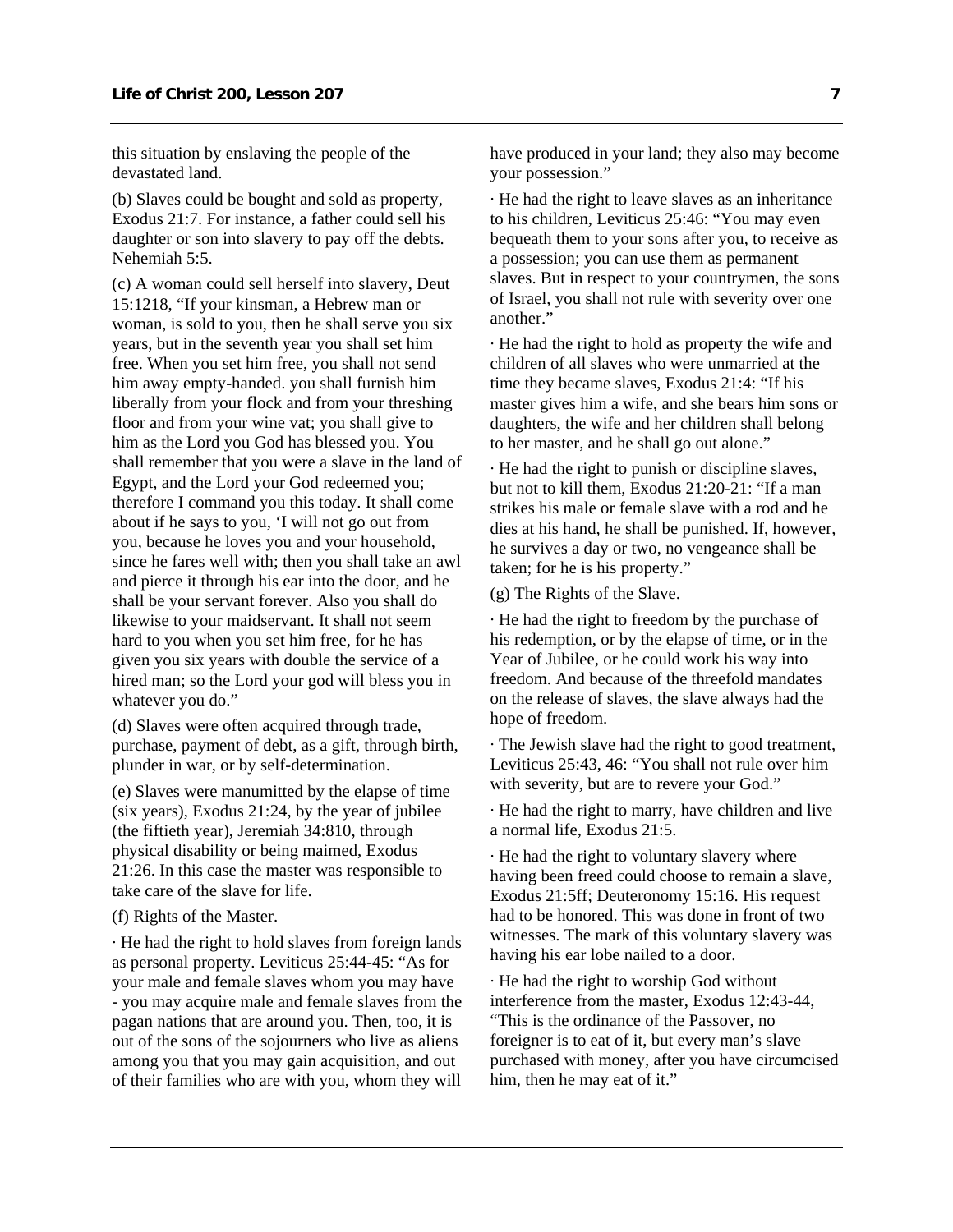(h) The responsibility of a master to a slave is taught in Ephesians 6:9 and Colossians 4:1.

· Ephesians 6:9, "And master, do the same things to them, and give up threatening, knowing that both their Master and yours is in heaven, and there is no partiality with Him."

· Colossians 4:1, "Masters, grant to your slaves justice and fairness, knowing that you too have a Master in heaven."

(i) Even the epistle to Philemon doesn't advocate the abolition of slavery, but emphasizes just treatment of slaves who are believers or otherwise. It also gives strong emphasis on the personal option to free slaves under principles of grace righteousness. However, this is an option to be exercised by the individual slave owner and not the federal government.

(j) Nowhere in Scripture is slavery portrayed as an immoral institution. It is an institution that requires an extra helping of virtue, because of the inordinate amount of power that the master has over the slave.

(k) It is really therefore the unvirtuous nation that should not own slaves; the virtuous can handle it.

Therefore, the slave was under a master's absolute authority, and could be commanded to do many unfair (though not immoral) things.

With the absolute realm of authority, no slave could serve two masters. This is rather like a farcical sitcom about someone trying to keep two wives and keep them secret from one another.

(1) But here the masters are more cosmic; they are the KOSMOS of Satan, or the plan of God.

(2) You cannot serve the KOSMOS and the plan at the same time. These two, of all masters, put on demands that are diametrically opposed.

(3) When you are in a cosmic system of lust, you cannot please God, nor can you fulfill His plan.

(4) When you are in God's plan there is no way that any of Satan's plan seems savory.

In the verse, there are two sets of words in opposition to one another:

(1) MISO and AGAPAO are the first two; love and hate. These are the mental attitudes related to masters.

(2) ANTECHO and KATAPHRONEO are the second pair; cling and despise. These are a little different; the first is related to touch, while the second is related to thought; but it is the kind of thought that would never touch. These are simply synonyms for the preceding pair.

(3) Christ makes a very important point: the feelings that one has for masters that are so diametrically opposed will certainly polarize after a while. If your two masters are at war with one another, they will give commands in opposition to one another, and you will have to choose.

Now this dovetails with what has gone previously.

(1) Do not treasure for yourselves treasures on earth;

(2) Have a single good motive.

You are not able to serve God and Mammon.

(1) MAMMON is an Aramaic word which concentrates on the business world; it is not private property, but rather a way of doing business. That is the exact formulation of the word in Luke 16:9,11.

(2) Therefore it is representative of the cosmic system, with all of its lusts. This is well supported by 1 John 2:15-17, where the KOSMOS is defined by three systems of lust.

(3) So it is, "You are not able to serve God and the cosmic system.

This is the keystone of the passage, because it summarizes the main principle and links two concepts important to most people.

(1) The accumulation of wealth;

(2) Just staying ahead.

You see, the cosmic system can separate you from God through either system.

(1) The accumulation of wealth can become so consuming that you are distracted from the plan of God.

(2) Just staying ahead may develop into a fatal distraction just the same way.

The food application, vv.25b-27. "25 For this reason I say to you, do not worry what you might eat for your soul, nor what you might wear on your body. Isn't the soul more than food and the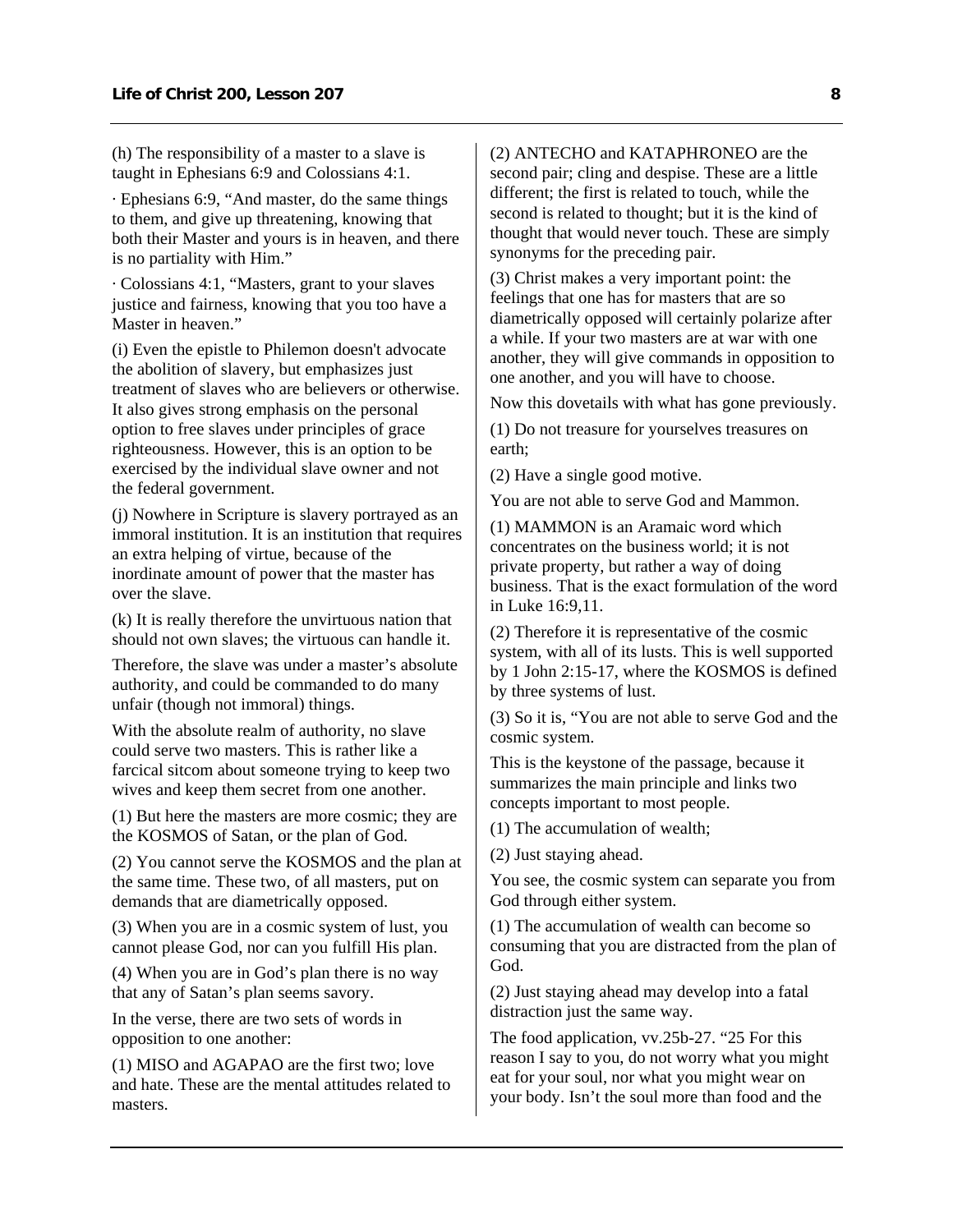body than clothing? 26 Consider the birds of the sky: they neither sow nor reap nor gather into barns, and your heavenly Father sustains them. Aren't you better than them? 27 And who among you while worrying is able to add to his age one bit?"

Christ issues a command. The present imperative of MERIMNAO plus the negative adverb ME gives the force of 'do not ever worry.' The action of the present imperative is ongoing, and so extends the prohibition indefinitely.

PSUCHE is the word Christ employs for 'soul.' It is the soul as the seat of life. So this is not about spiritual food, as we might assume from a first reading, but rather about the food that keeps body and soul together.

In ancient Palestine, shelter was not considered one of the essentials. Elsewhere it could be included in this list.

The first illustration of the application, v.26a: "Consider the birds of the sky: they neither sow nor reap nor gather into barns, and your heavenly Father sustains them."

The verb TREPHEI describes the action of God the Father in sustaining the birds. It means to feed or sustain someone who is helpless to provide for himself.

This verb is in the present tense, and it describes the continuous action of the Father in His provision for the helpless.

And this even in the devil's world. It is the devil's world, and the Father provides for the helpless animals.

The conclusion to the first illustration, v.26b: "Aren't you better than them?"

This is an idiomatic translation. If it were literal, it would more like this: "Don't you compare favorably with them?" And even that is a fudge.

But the point is this: people are much more important in God's eyes than animals.

So this is a logical argument: if God takes care of the birds, and human beings are much more important than birds, then God will certainly take care of human beings.

There is no dispensational influence in this passage. Christ speaks of current conditions, and not the conditions of His heavenly kingdom.

The second basis for the food application, v.27: "And who among you while worrying is able to add to his age one bit?"

The Greek PECHUN is a cubit. It would more literally be 'one half-yard.' But in the English we do not add spatial measures to our units of time. In the ancient world they were much less picky.

So Christ says that worry does not add one bit to your years, and of course He is perfectly right.

Worry does not add to life or improve life in any way. Instead it has the opposite effect. Worry is perhaps the worse lifestyle choice that you can make. It ruins capacity for life completely.

The inclusion of the matter of logistics at this point is intriguing. Remember, Christ began our passage by concentrating on the matter of treasure. By no means is the matter of logistics comparable with the treasures of this life. One is far below the other.

But Christ has rendered the matter of earthly treasures to the status of a non-issue. So if earthly treasure is a non-issue, then what really is an issue? Well, many would say logistics. But they would be wrong.

You see, Christ begins with earthly treasures, then He states His keystone principle; you cannot serve God and Mammon. You cannot fulfill the plan of God and at the same time please the dictates of the cosmic system.

10. Now you see that Christ is telling us that the worldly view of logistics is all wrong as well. Logistics is not something to be worried over. Not even in the devil's world.

11. The bottom line: either it's your time to go, in which case you can do nothing at all about it, or it's not. And if it is not your time to go, then God is going to provide you with the logistics you need.

12. So Christ is saying here that you can waste a lot of time and energy in worrying about logistics, and that to do so is a great compromise of heavenly potential.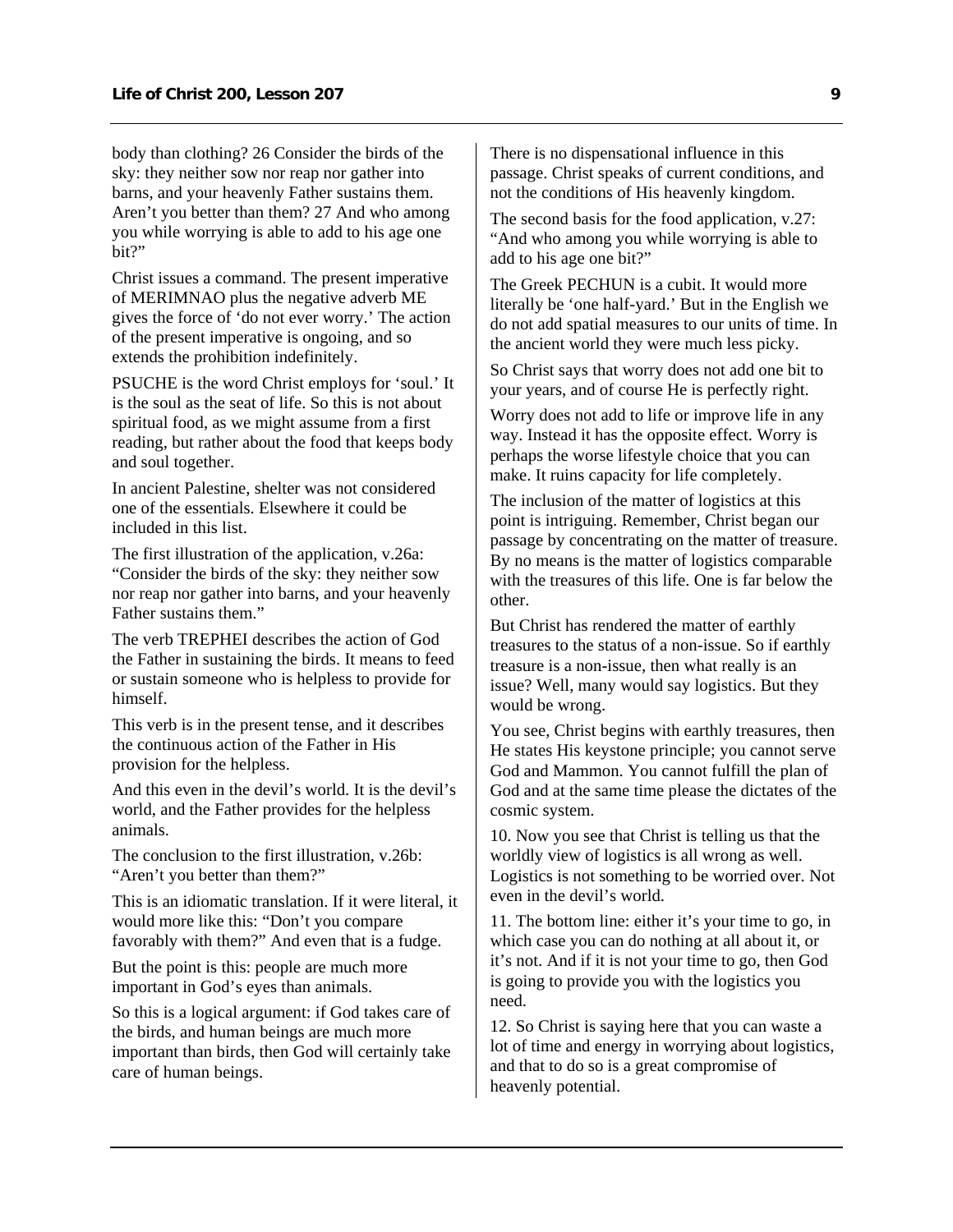13. And He is building up to something more. Right priorities in life serve a dual purpose.

The clothing application, vv.28-30.

The transition to the application, v.28a: "And why do you worry about clothing?"

The illustration of the clothing application, v.28b-29: "Consider how the lilies of the field grow; they do not toil nor do they spin; 29 But I say to you that Solomon in all his glory was not dressed like one of these."

The lilies of the field grow in one place; they do not go searching here and there for nourishment. They are not the lilies of the garden, carefully tended by the gardener; these are wildflowers.

The lilies find nourishment where they are, and that is it. From their nourishment they grow their beautiful flowers.

Solomon was the wealthiest man of his time, and indeed the wealthiest man in the history of Israel; he was arrayed in the finest splendor, and yet he was not as well-dressed as a lily of the field.

The conclusion from the illustration, v.30: "Now if God so dresses a flower of the field (living today and tomorrow being cast into the furnace) why not much more for you, Littlefaith?

God dresses the wildflowers in the finest array, and they do not run around frantically trying to provide for themselves.

And those wildflowers are here for only a season, and sometimes less than a season. Many wildflowers in the high Rockies are there for a couple of weeks.

Christ coins a new word, OLIGOPISTOI. It is literally 'Littlefaith.' It is a descriptive word that includes a noun and adjective in one. Kind of like fathead.

This is another great comparison. Human beings are much more important to God than wildflowers; human beings resolve the angelic conflict, and wildflowers do not.

So with the matter of clothing logistics, God will take care of us, unless it is our time to go.

The final conclusion, vv.31-34.

The negative command, v.31, "Therefore do not worry, saying, 'What will we eat?' or, 'What will we drink?' or, 'What will we wear?'"

(1) The negative adverb ME plus the aorist subjunctive MERIMNESETE is a very strong prohibition in the Greek language.

(2) This forms a conclusion from the preceding teachings on food and clothing logistics.

The negative comparison, v.32a: "For all these things the Gentiles desperately seek;"

(1) Now Christ turns to the Gentiles.

(2) The Gentiles were the unbelievers of the ancient world, separated from Israel by their attitude toward the gospel.

(3) EPIZETOUSIN describes a frantic search for something; a desperate, seeking action.

(4) The Gentiles frantically, desperately seek after the logistics of life. So this would be a great insult to the Jews around Him. They hated the Gentiles and always sought to distinguish themselves in every way from them.

(5) So Christ mentions that this is the lifestyle of the Gentiles, and that they, the Jews were guilty of the same thing.

(6) And the Jews of all people should have known about logistics and should have been very relaxed about those things.

The essence of God related to the negative command, v.32b: "and your heavenly Father knows that you need all these things."

God is aware of our logistical needs; and we are extremely important to Him.

A knowledge of the capabilities of God is essential to your relaxation about logistics.

But more than that, you must add the attributes of God to the equation.

(1) He loves you; He is gracious; He is orderly; He is sovereign; He is faithful.

(2) Understanding these things adds up to this: He wants the best for you, He knows the best way to provide for you, He has the best plan for that provision, He does it, and He never fails to do it.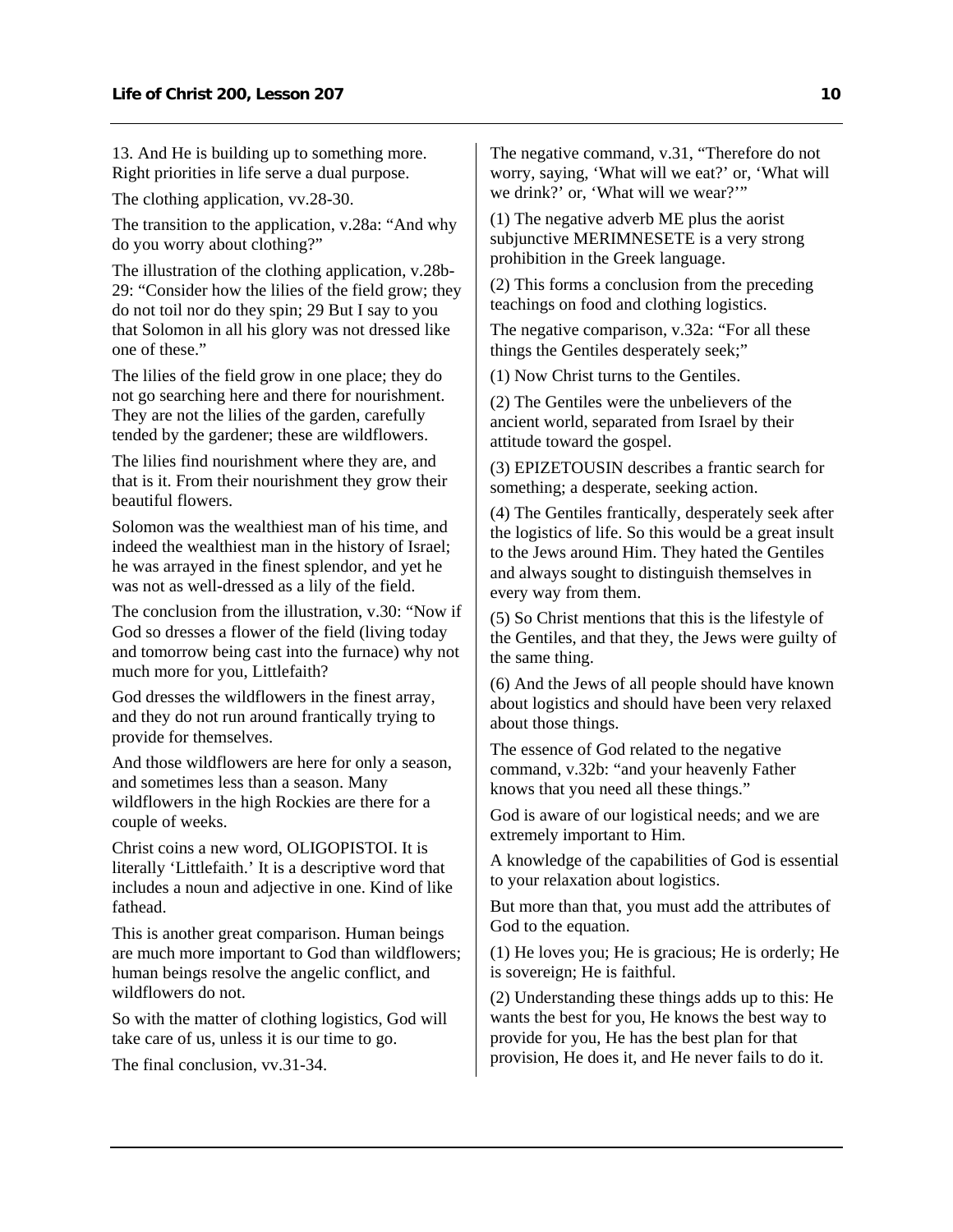<span id="page-12-0"></span>The positive command, v.33: "But seek first the kingdom and His righteousness, and all these things will be added to you."

This is the priorities solution to logistics.

It is a simple solution indeed; God is going to take care of you no matter what; and more than that, for Christ includes all the things He has spoken about, including the treasures.

There is a catch, though. You must seek first the kingdom of God and His righteousness.

(1) The kingdom of God and His righteousness has been already presented in this sermon; it is the spiritual code given in the beatitudes.

(2) The spiritual code (see Beatitude Quick Review).

PROSTITHESETAI is the future passive indicative of PROSTITHEMI. The verb means 'to add one thing to another,' or 'to grant something to someone.'

Here it is more likely the latter. God grants us the logistics and even more, the treasures of this life if we keep our priorities straight.

If you keep your priorities straight you are going to make it to maturity. That is really the only trick to the entire process.

The simplicity of the presentation here make that extremely lucid. Seek God's kingdom first, and all these things will be granted to you.

So you must do these things on a daily basis; you must exercise faithfulness in the intake of doctrine, and the rest will work out.

The treasures added are simply a preview of coming attractions in eternity.

The final statement, v.34: "Therefore do not worry about tomorrow, for tomorrow will worry about itself; the evil of it on that day is enough."

This final statement operates as a kind of summary. But the final clause is a little mysterious.

I have translated it in a very literal manner; it comes down to a statement concerning the function of evil on every day of your life.

Evil functions every day. Every day of your life has its own challenges; why worry about the challenges of tomorrow, then?

Keep your focus on the tests of today. And the solution to the tests of today is Bible doctrine.

The intake of doctrine today is the solution to the challenges of tomorrow.

#### **Judge Not**

Matthew 7:1-6

1 "Do not judge so that you might not be judged. 2 For in what judgment you judge, you will be judged; and by the measure that you measure, it will be measured to you. 3 And why do you look at the speck that is in your brother's eye, but do not notice the log that is in your own eye? 4 Or how will you say to your brother, 'Let me seize the speck out of your eye,' and behold, the log is in your own eye? 5 Hypocrite, first seize the log out of your own eye, and then you will see clearly to take the speck out of your brother's eye. 6 Do not give the holy to dogs, and do not throw your pearls before swine, lest they trample them under their feet, and turning tear you to pieces.

#### Luke 6:37-42

37 "And do not judge and you will not be judged; and do not condemn, and you will certainly not be condemned; pardon, and you will be pardoned. 38 Give, and it will be given to you; good measure, having been pressed down, shaken, running over, will pour into your lap. For in what measure you measure, it will be measured to you in return." 39 And He also spoke a parable to them: "A blind man is not able to guide a blind man, is he? Will they not both fall into a pit? 40 A disciple is not above his teacher, but everyone, after he has been fully trained, will be like his teacher. 41 And why do you look at the speck that is in your brother's eye, but do not notice the log that is in your own eye? 42 Or how are you able to say to your brother, 'Brother, let me seize the speck that is in your eye,' when you yourself do not see the log that is in your own eye? Hypocrite, first take the log out of your own eye, and then you will see clearly to take out the speck that is in your brother's eye.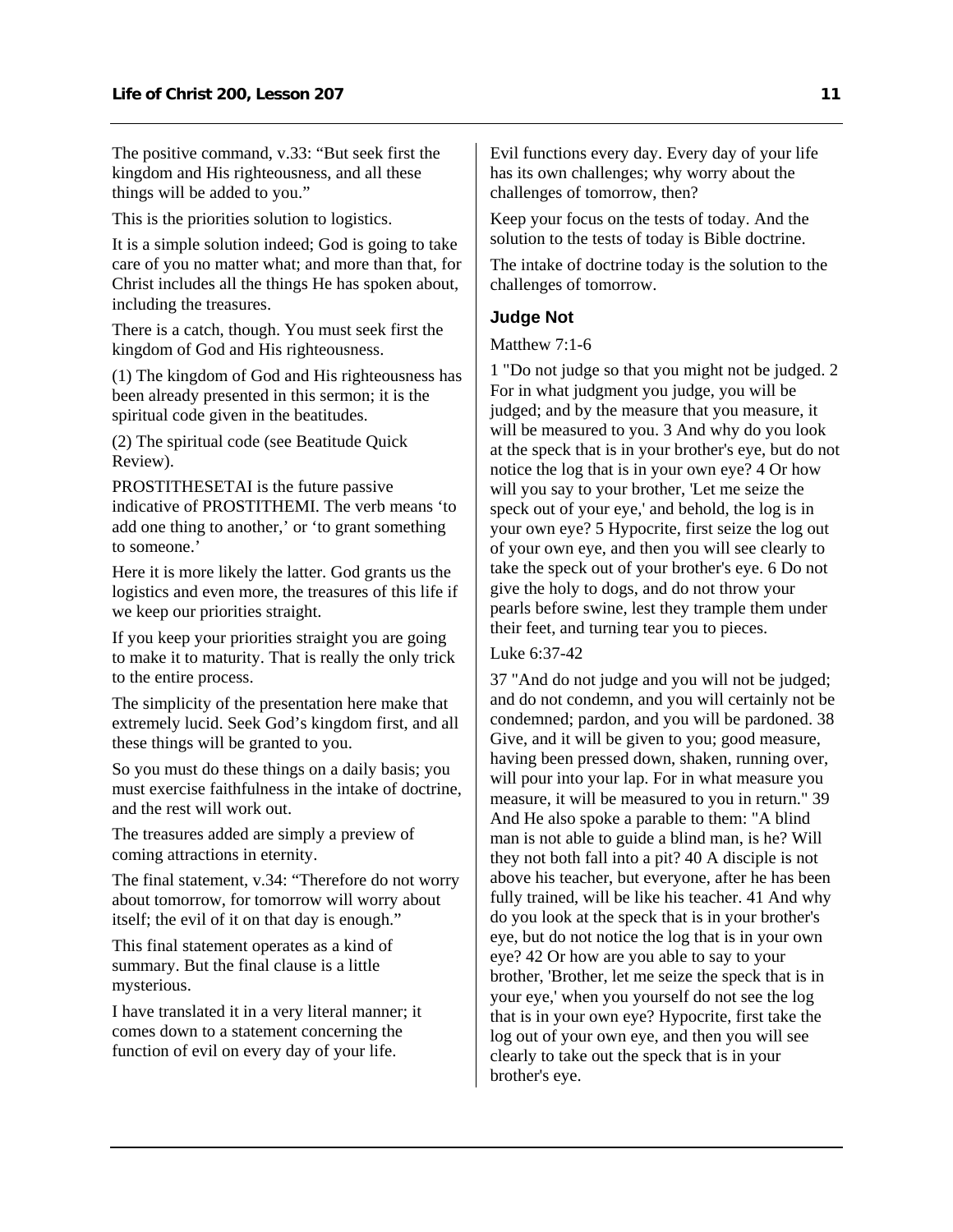Harmonic Conversion "'And do not judge so that you might not be judged. For in what judgment you judge, you will be judged; and do not condemn, and you will certainly not be condemned; pardon, and you will be pardoned. Give, and it will be given to you; good measure, having been pressed down, shaken, running over, will pour into your lap. And by the measure that you measure, it will be measured to you.' And He also spoke a parable to them: 'A blind man is not able to guide a blind man, is he? Will they not both fall into a pit? A disciple is not above his teacher, but everyone, after he has been fully trained, will be like his teacher. And why do you look at the speck that is in your brother's eye, but do not notice the log that is in your own eye? Or how are you able to say to your brother, 'Brother, let me seize the speck that is in your eye,' when you yourself do not see the log that is in your own eye? Hypocrite, first take the log out of your own eye, and then you will see clearly to take out the speck that is in your brother's eye. Do not give the holy to dogs, and do not throw your pearls before swine, lest they trample them under their feet, and turning tear you to pieces."

II. Introduction.

Context.

This immediately follows the teaching on priorities.

There is hardly a transition in the Greek; simply the conjunction KAI. It is like saying, "And here's another thing - don't judge."

So this is a swift and complete transition between dissimilar subjects.

Outline. The outline follows a simple parallel structure. Christ comments on the evils of judging, and then gets into the subject of teachability. He does this twice.

The prohibition against judging.

The exhortation on teachability.

The judgmental hypocrite.

The metaphor of the worthless pupil.

Doctrine of judging.

III. Exposition.

The prohibition against judging. "'And do not judge so that you might not be judged. For in what judgment you judge, you will be judged; and do not condemn, and you will certainly not be condemned; pardon, and you will be pardoned. Give, and it will be given to you; good measure, having been pressed down, shaken, running over, will pour into your lap. And by the measure that you measure, it will be measured to you.'"

Christ sets up a simple formula: if you do not judge, you will not be judged.

And of course this implies the opposite: if you judge, you will be judged.

We understand what judgment is from the human frame of reference; but what is the judgment that comes as a result of it?

It is a judgment that is outside of the one who has perpetrated the sin. The passive voice of the verb KRITHETE confirms this. In the passive voice, the subject of the verb receives the action but does not produce it. This is negated in the strongest possible way, showing God's integrity in the matter.

So someone outside of us produces the judgment. This is certainly God.

God produces more than one kind of judgment for believers. There is the judgment of Divine discipline in time; there is also the final evaluation at the judgment seat of Christ.

When we judge out of place, that is a sin. Sin was judged completely and totally at the cross, and cannot be a criteria for our judgment in eternity.

(1) When we commit personal sins, God disciplines us. The reason for this discipline is so that we might return to fellowship with Him.

(2) The discipline that we receive is a judgment; we cannot question the just nature of God's dealing with our personal sins during the span of our lives.

(3) But that discipline is a judgment not to satisfy the justice of God concerning our sins, but rather to motivate us to return to fellowship with Him.

The judgment seat of Christ has a judgment based on our fulfillment of the plan of God. It therefore has no direct connection to any sin that we commit during our time on planet earth.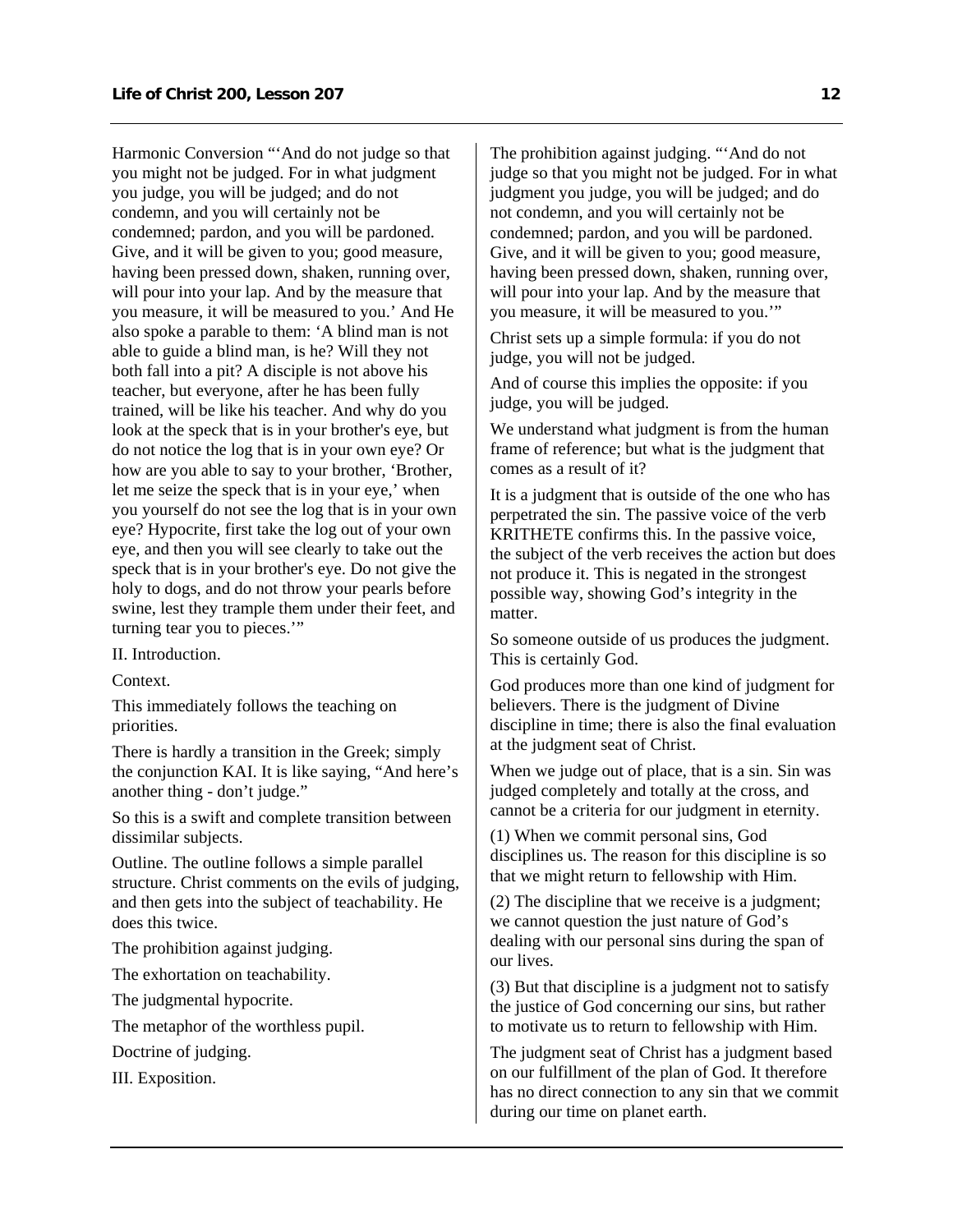So if we commit sins, we will receive judgment. And we should certainly refrain from sin in order to avoid the discipline that is sure to follow.

And the discipline that we will receive is always commensurate with the sin committed, whatever sin it is.

God is perfectly just in the giving of discipline.

You can never get away with anything that you do in the realm of sin. This verse confirms that it is never going to be worth it.

And the application extends beyond the idea of sin in judgment to every category of sin.

Next is a similar prohibition against condemnation. KATADIKAZO is the verb here.

This verb concentrates on the condemnation of the innocent, and the premature condemnation of anyone. Therefore, this serves as an explanation of the preceding.

There is certainly a legitimate realm of judgment. God has delegated to mankind the ability to judge within a realm of authority. This demonstrates that the judgment and condemnation is not to fall outside of that realm.

But people who condemn will themselves be condemned. 1 John 2:11, "The one who hates his brother is in the darkness and walks in the darkness, and does not know where he is going because the darkness has blinded his eyes."

There is a condemnation that comes in time, and one that comes in eternity. If you are in darkness, you will certainly not gain a favorable review at the judgment seat. And in the mean time you will certainly receive divine discipline in time.

Condemnation cannot extend to loss of salvation. It can extend to everything else.

Now the exhortation extends to the positive side. Pardon, and you will be pardoned. This is a simple extension of the exhortation on forgiveness found at the end of the Lord's prayer. You cannot possibly remain in fellowship and at the same time hold a grudge.

The final exhortation requires an explanation. "Give, and it will be given to you; good measure, having been pressed down, shaken, running over, will pour into your lap. And by the measure that you measure, it will be measured to you.'"

First, let's eliminate the possibility that this is a money-making scheme. The present imperative of DIDOMI is a command that exhorts both immediate and ongoing action. It is "keep on giving." But there is no specification of the object of giving.

(1) There are, of course, many ways to give from the Christian perspective.

(2) Money is only one way to give. You can volunteer your time, your talent, your skill.

(3) If you do give, God will definitely continue to supply your ability to do so, if that is what He wants you to do.

(4) So even if you give money, and God gives money to you as a result of that, it is definitely not for your enrichment. Instead, He is supplying your pure desire to give. If that desire becomes corrupt, then two possibilities exist:

(a) The money remains as Divine discipline;

(b) The money will be withdrawn.

Second, let's examine Christ's metaphor.

(1) Good measure is METRON KALON. This denotes a proper measurement of a liquid. It is a good and proper measurement according to convention. The vessel is therefore full, but not overflowing.

(2) PEPIESMENON is the perfect passive participle of PIEZO, which means to press down. This action is portrayed as past relative to the main verb, which is to come. It is an irretrievable action.

(3) So you have a good measure of some liquid, and you use something to compress it.

(4) The next step is SESALEUMENON, another perfect participle, which depicts the action of shaking. The vessel has been shaken. This we cannot now undo.

(5) The present participle

HUPEREKCHUNNOMENON now reveals an action in the process of occurrence. It is overflowing.

(6) And then comes the future indicative of DIDOMI, 'will give.' It will give into your lap.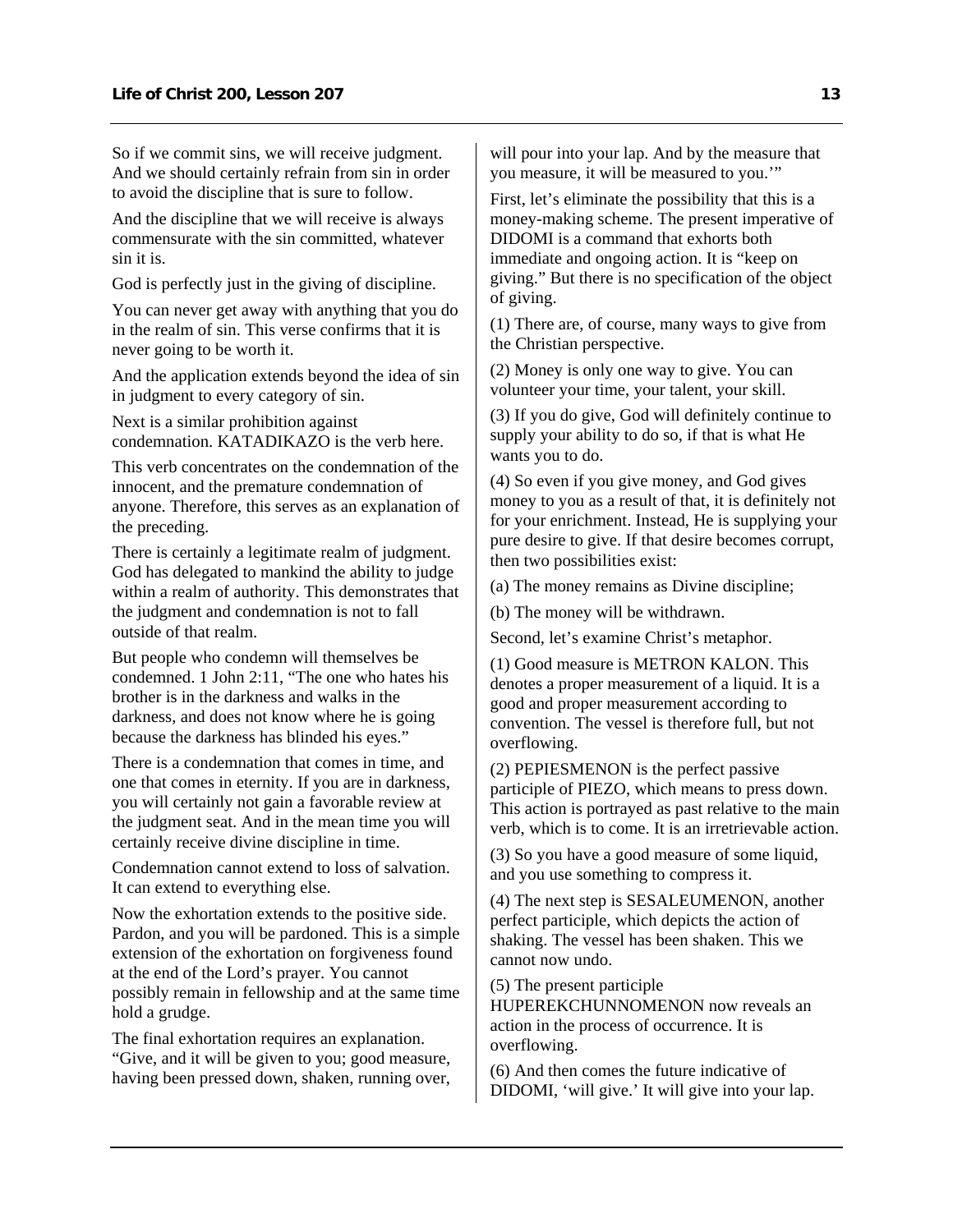(7) The metaphor then has someone doing two silly things: taking a full vessel of liquid, you press down on the liquid with some flat surface and then shake it. It is going to overflow! This is really quite silly.

(8) But the metaphor represents something quite important with reference to giving.

(a) The good measure is what you give; you give prudently, but without excess or unnecessary discomfort.

(b) Pressing down and shaking that good measure is again the action of the one who holds the vessel; it is the one who gives.

(c) Essentially, this is interfering or messing with what is given.

(d) The result is disaster, the contents of the vessel spill over into your lap. The metaphor clearly shows someone doing something really stupid and paying the price for it.

(e) The moral of the story is never interfere with what God has given you to give. Do not limit it or meddle in it in any way. Just pass it on.

(9) Christ finishes this segment by saying, "For by the measure that you measure, it will be measured to you."

(a) But this too contains a negative connotation. The explanatory GAR effects a transition from the negative illustration to this explanation of it.

(b) So by the measure that you interfere with the giving, God will measure back to you in Divine discipline. The discipline will be quite appropriate to the interference.

(c) God chooses us as His intermediaries. He gives us authority, and employs us in provision for others. In all our endeavors we are to represent His character; when we fail in the discharge of our responsibility, discipline comes in proper measure to remind us of the superior nature of God's grace.

The exhortation on teachability. "And He also spoke a parable to them: 'A blind man is not able to guide a blind man, is he? Will they not both fall into a pit? A disciple is not above his teacher, but everyone, after he has been fully trained, will be like his teacher."

The interjection of this brief discourse on teachability and spiritual leadership seems mysterious at first. What has this to do with judgment?

But James 1:5-8 gives us a clue: "(5) Now if anyone of you lacks wisdom, let him ask from the God Who gives to all with single motive and without reproach and it will be given to him.  $(6)$ But let him ask in faith, judging nothing; for the one who judges is like a wave of the sea, blown by the wind and tossed. (7) For that man cannot suppose that he will receive anything from the Lord, (8) he is a double minded man, unstable in all his ways."

So this is about those who might desire wisdom; that is, they want to guide their lives by the wisdom of God.

James says let them ask God.

(1) God gives with a single motive - to provide the best for His creatures.

(2) And God gives without reproach; there is nothing that you could have done in the past that is going to cause God to revile or insult you at the moment that you change your mind to follow Him.

(3) Turning your priorities to the truth is a good decision; why would God participate in insulting you at the time? The entire purpose for His discipline in your life was to bring to this moment. There is no longer any need for it at all.

But this one is to ask in faith, judging nothing. Why does my translation substitute judge for doubt? It is so that you can understand the exact meaning of the word DIAKRINO.

(1) In the active voice it means to judge or discern. That is, to use your frame of reference in order to make distinctions.

(2) In the middle voice it means to doubt, and it is in the middle voice here. But here is the crux of the meaning: the middle voice both produces and receives the action of the verb. So it both judges and receives judgement. It depicts the activity of judging self at the same time as it judges another, so that the two are combined.

(3) So that, there is internal judgment that causes external judgment. A judgment in the soul casts a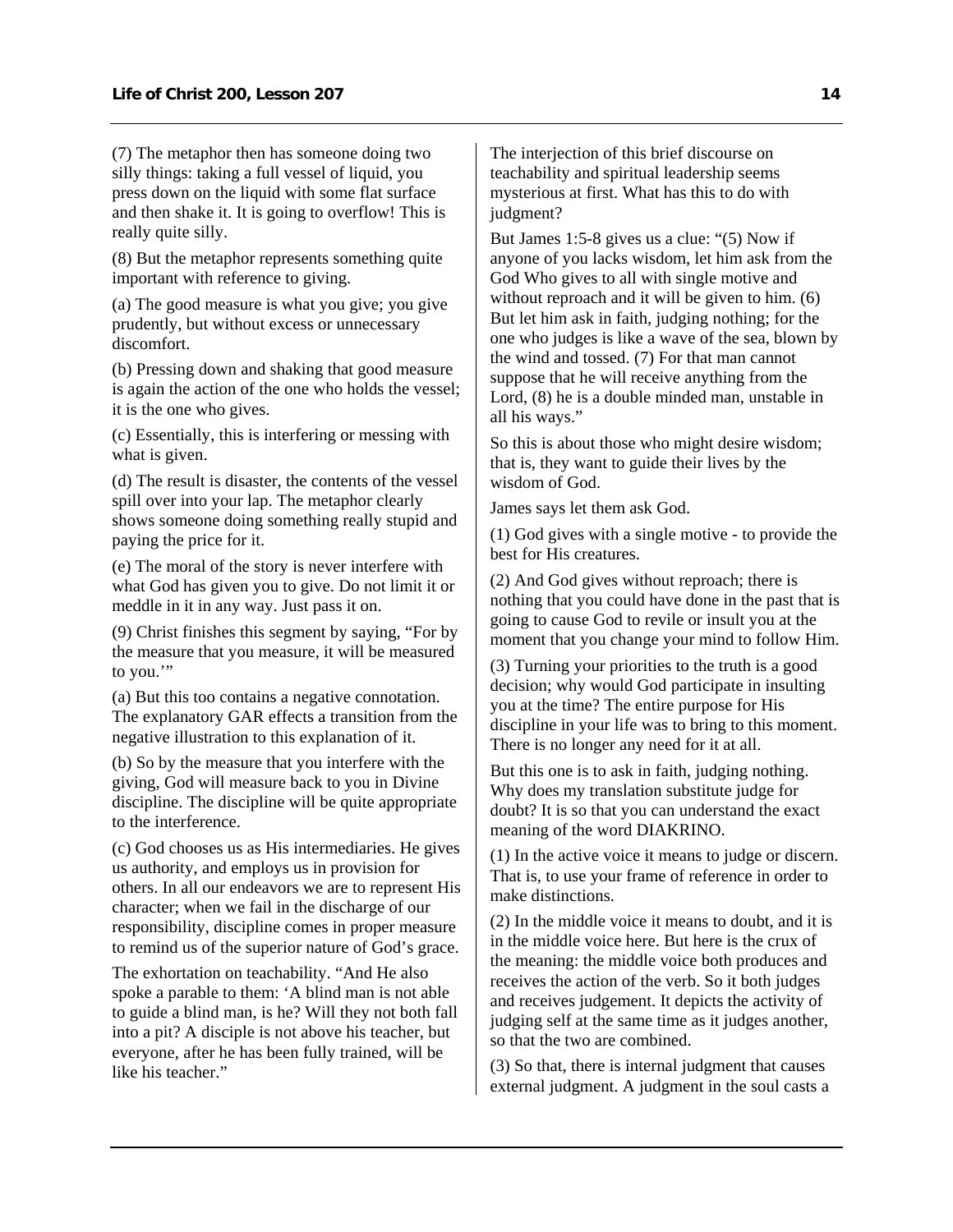shadow of judgment on the Scripture, so that there is doubt concerning the sufficiency of it.

(4) Judgmental people judge Scripture.

(5) Standing in judgment against Scripture is the opposite of humility, and you can only benefit from Scripture if you are humble toward it.

(6) Your humility must extend to Scripture as originally written and intended.

(7) A judgmental nature against people exists because of personal failure.

(a) The personal failure is combined with denial so that there is a necessity to criticize all aspects of the life of others, outside of the normal realm of authority.

(b) Being hypercritical is but one aspect of this flaw in the soul; people who are unable to cope with their personal failures also have a tendency to project their sins and flaws onto others who do not share these characteristics.

(8) This judgmental nature extends to Scripture, so that the Word itself becomes the object of the flawed person's hypercritical nature. This extends even to the person of God Himself.

(9) Faults are projected on Scripture, and then the word is discounted.

(10) Also common is the extension of hypercriticism and projection of flaws upon the teachers of Bible doctrine.

(11) This will usually conclude with a statement similar to this: "I think everyone interprets Scripture in their own way."

Now Christ's little parable addresses these issues.

'A blind man is not able to guide a blind man, is he? Will they not both fall into a pit?'

(1) You need an authoritative guide to Scripture. You cannot grow by yourself. This is why pastors exist.

(2) The person who judges teachers of Bible doctrine and makes himself an authority without cause is a blind man.

(3) 1 Timothy 6:3-11,17: "(3) If anyone advocates a different doctrine and does not agree with sound words, those of our Lord Jesus Christ, and with the doctrine conforming to godliness, (4) he is

conceited and understands nothing; but he has a morbid interest in controversial questions and disputes about words, out of which arise envy, strife, abusive language, evil suspicions, (5) and constant friction between men of depraved mind and deprived of the truth, who suppose that godliness is a means of gain."

(a) Verses three through five confirm the truth that it is possible to be a 'doctrinal' person and yet have no relationship with God.

(b) There are two points of comparison that Paul makes regarding the doctrine of those who claim to have doctrine but don't, and the true doctrine.

(c) The first point of comparison is the sound words of Jesus Christ;

(d) The second point of comparison is the doctrine conforming to godliness. So if it is not from Christ, and it is not about godliness, that is, becoming like God in character, then it is not sound doctrine. (e) Paul says that the person without sound doctrine has a few negative characteristics.

He is conceited and understands nothing. Conceited means that he is teaching doctrine for the impure motive of approbation.

the person who teaches unsound doctrine has a morbid interest in controversial questions and disputes about words, out of which arise envy, strife, abusive language, evil suspicions, and constant friction between men of depraved mind and deprived of the truth.

(f) But there is also a general caveat against anyone who takes the study of the word of God beyond the realm of godliness and into an empty academic pursuit.

(g) This causes many evil things that divide the body of Christ at the local level and even beyond the local level.

(h) And finally, this person supposes that godliness is a means of gain. This is monetary gain, and so this is the transition into the part about money. Godliness - the function of the body of Christ is not intended as a means to material gain. It is not intended as legal tender in the spiritual realm.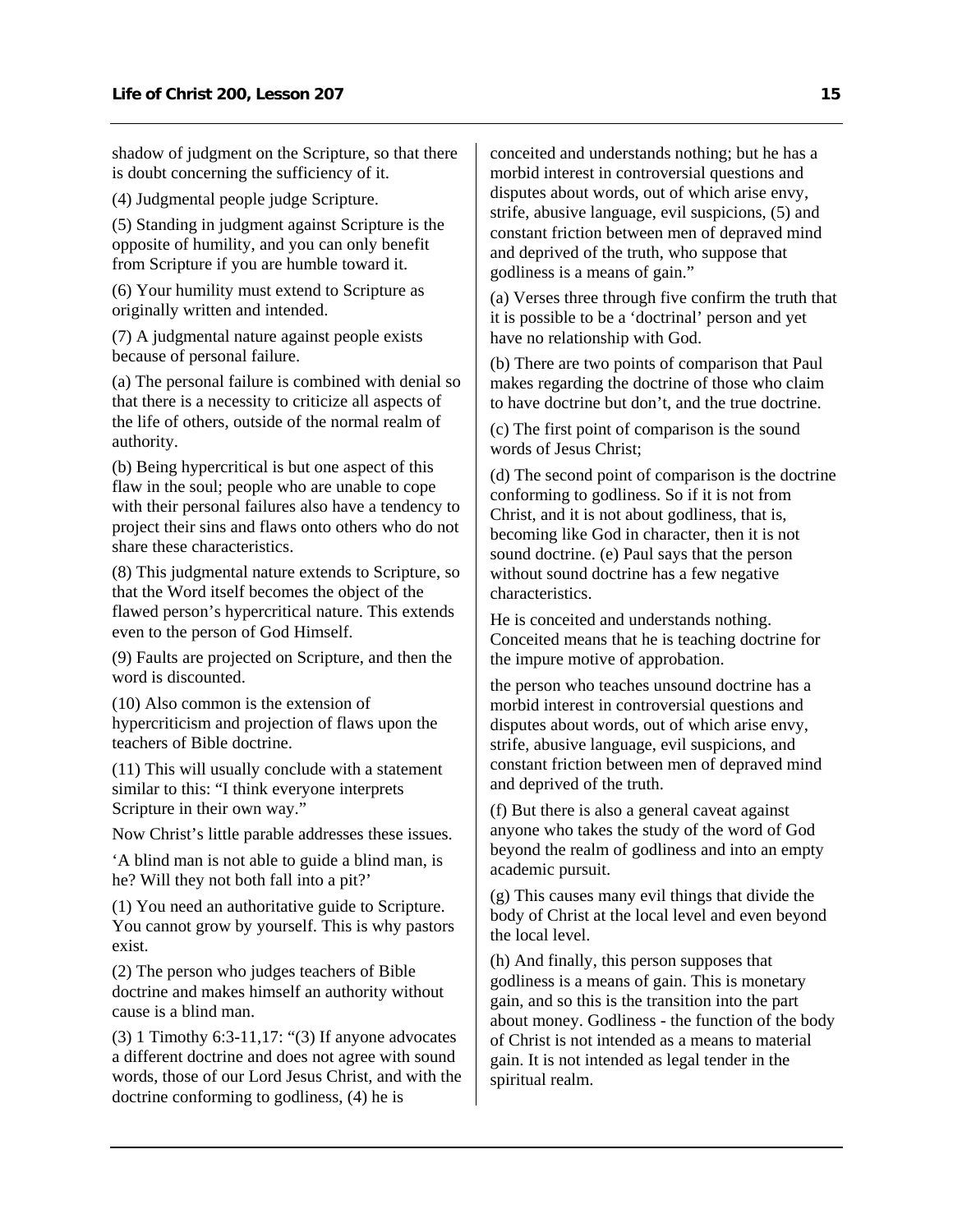(4) These blind guides still tend to be popular; the cause is their ability to make worldly wisdom sound truly wise.

(5) Romans 2:17-24 defines the blind teacher, "(17) But if you bear the name 'Jew' and rely upon the Law and boast in God, (18) and know His will and approve the things that are essential, being instructed out of the Law, (19) and are confident that you yourself are a guide to the blind, and a light to those who are in darkness, (20) a corrector of the foolish, a teacher of the immature, having in the Law the embodiment of knowledge and of the truth, (21) you, therefore, who teach another, do you not teach yourself? You who preach that one shall not steal, do you steal? (22) You who say that one should not commit adultery, do you commit adultery? You who abhor idols, do you rob temples? (23) You who boast in the Law, through your breaking the Law, do you dishonor God? (24) For the name of God is blasphemed among the Gentiles because of you, just as it is written."

(a) Paul takes his own countrymen to task here for their hypocrisy.

(b) These Jews have the infinitely wise Law of God; they boast in the favor of God; they even know the Law well enough to become instructors.

(c) They are confident that they lead the blind to the light of the truth, correct the foolish, teach the immature, etc. etc. etc.

(d) But the teacher must practice what he preaches, and these Jews were doing nothing of the sort.

(e) And because of that the Gentiles were blaspheming God, hating Him because of the Lawless activities of these Jews.

(f) And in this these Jewish teachers of the Law were blind, and they were leading the blind.

(g) This passage therefore gives us a good definition of the blind teacher: he is the one who is locked in to the cosmic system.

 $(6)$  1 Timothy 1:3-7, " $(3)$  As I urged you upon my departure for Macedonia, remain on at Ephesus so that you may command certain men not to teach strange doctrines, (4) nor to pay attention to myths and endless genealogies, which give rise to mere speculation rather than furthering the

administration of God which is by doctrine. (5) But the goal of our instruction is love from a pure heart and a good conscience and a sincere faith. (6) For some men, straying from these things, have turned aside to fruitless discussion, (7) wanting to be teachers of the Law, even though they do not understand either what they are saying or the matters about which they make confident assertions."

(a) Paul gives Timothy the authority to command certain men to stop teaching non-Biblical doctrines.

(b) The word PARAGGELO is simply to command, or to order someone. It is from legitimate and direct authority.

(c) The non-Biblical doctrines are HETERODIDASKALO. HETEROS means different or distinct from the original. This verb portrays the action of teaching doctrine that is not a part of the Bible.

(d) They were paying attention to myths and endless genealogies that had nothing to do with the truth.

· These teachers had probably adopted the Greek or Roman mythologies, and were teaching it as truth. This of course would cause Paul no small amount of indigestion.

· And they were on the subject of the genealogies, which the Jews believed to be of great importance. They traced their genealogies for the purpose of validating their racial purity, a complete non-issue.

(e) The pursuit of myths and genealogies give rise to speculation, which is not helpful in the realm of doctrine.

(f) The administration of God is the OIKONOMIA, a sort of opposite word to KOSMOS. This is the church age dispensation; not the BASILEIA, or kingdom, but the administration which stands in its place until the return of Jesus Christ.

(g) This administration is furthered by PISTIS, which is doctrine; the teacher of truth must concentrate on just that; the truth.

· Furthering the administration is summarized by Paul when he says, "love from a pure heart and a good conscience and a sincere faith.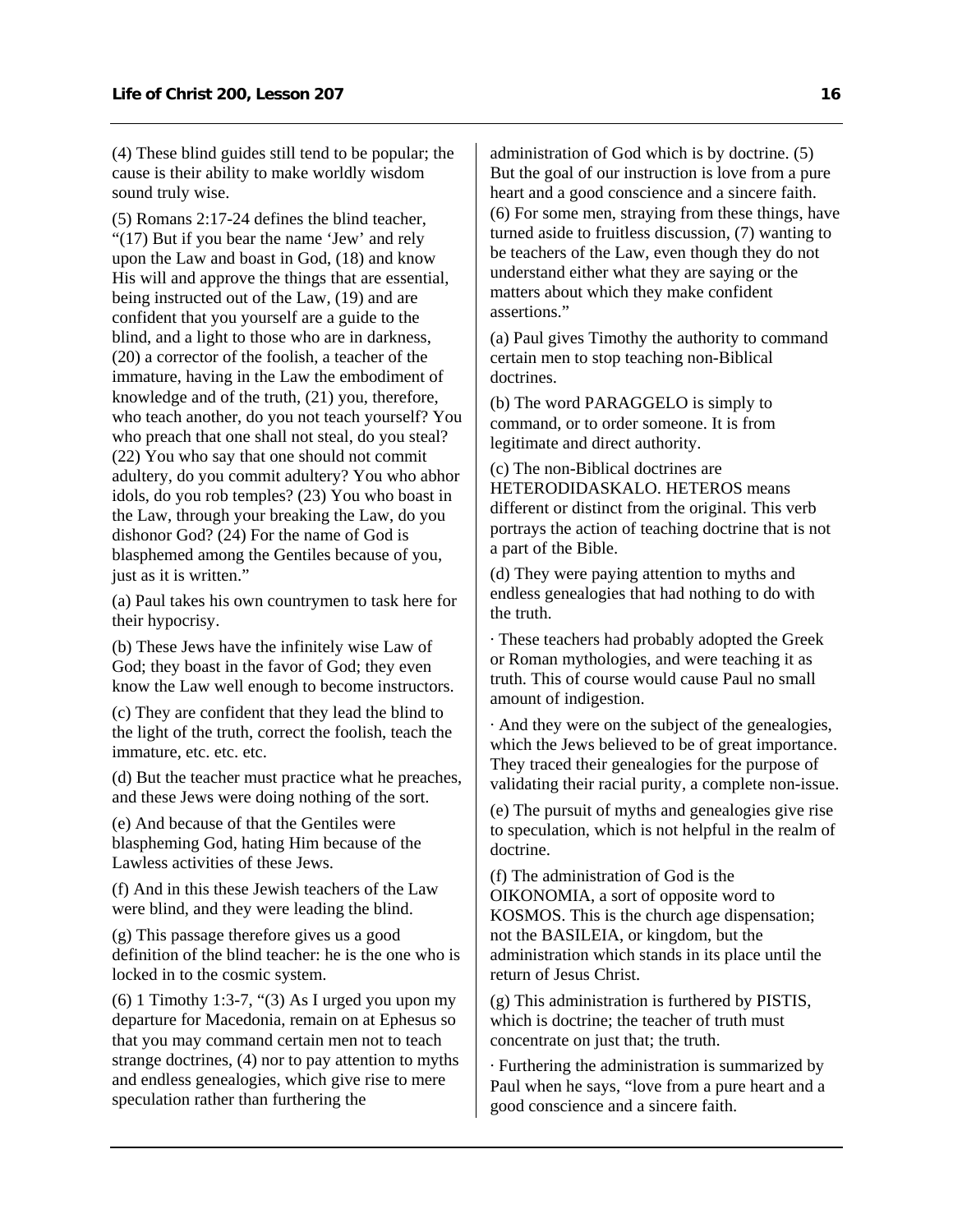· Love from a pure heart is love for God through the truth; love for self in spiritual self-esteem; love for others in the function of virtue.

· The good conscience is the ability to discern truth from a lie. This is a conscience that is full of divine standards and is especially cognizant of what constitutes divine character.

· The sincere faith is literally 'unhypocritical.' It defines faith from the viewpoint of motive. You must pursue the Christian faith because you love God, and for no other reason.

(h) "For some men, straying from these things, have turned aside to fruitless discussion, (7) wanting to be teachers of the Law, even though they do not understand either what they are saying or the matters about which they make confident assertions."

(i) A teacher of doctrine goes bad when he strays from the three things that Paul has discussed. He is the blind leading the blind at that point.

(j) Fruitless discussion is MATAIOLOGIAN empty words. MATAIOS is a spiritual phenomenon that describes the vacuum created when the truth is rejected.

(k) These men have created that vacuum by rejecting both the person of God and His word.

(l) They don't understand what they are saying; they do not even understand the source of their dogmatic assertions.

(m) You must as a teacher of doctrine have an ability to understand and analyze spiritual phenomena thoroughly, and communicate it clearly.

(n) Dogma without comprehension or effective communication is totally useless. But note: this does not rule out dogma as a means to teaching; confident assertions are absolutely necessary in the guidance of sheep. Anything less results in confusion.

(7) 2 Timothy 4:1-4: "(1) I solemnly charge you in the presence of God and of Christ Jesus, who is to judge the living and the dead, and by His appearing and His kingdom: (2) preach the word; stand up to the pulpit in good times and bad times; reprove, rebuke, exhort, with great endurance and instruction. (3) For the time will come when they

will not endure sound doctrine; but wanting to have their ears tickled, they will accumulate for themselves teachers in accordance to their own desires, and will turn away their ears from the truth and will turn aside to myths."

(a) The shepherd is to preach the word; this is the defining measure of any minister.

(b) EPHISTEMI means to stand up in front of a group. In our frame of reference it would mean stand up to the pulpit. This is to be done in good times EUKAIROS, and bad times, AKAIROS.

(c) No matter what the problem or challenge of the ministry, the solution is in the word and can be solved from standing up before the assembly.

(d) In good times or bad, the minister has to stand before his congregation and offer the effective solutions from the word.

(e) He is to reprove, ELEGCHO; this describes the pointing out of an error. So in the context of the pulpit, the pastor is to demonstrate what is evil through the word.

(f) He is to rebuke, EPITIMAO; this means that the pastor is to employ the word forcefully, going beyond normal politeness in order to place the right tone in preaching against what is wrong.

(g) He is to exhort, PARAKALEO; this means that the minister must stand up as the defense attorney for his congregation, lending his professional knowledge of Bible truth to the needs of the individuals.

(h) And he is to do this, Paul reminds, in all endurance and teaching.

· The word MAKROTHUMIA is governed by a preposition, EN; it therefore is an adverb by nature.

· Also governed by the same preposition is DIDACHE. These two work together to show how all these things are to be accomplished. With endurance and teaching.

· Endurance means that he is to be consistent in his plugging away at Bible doctrine; teaching means that it is to be done in the lecture mode.

(i) The congregation will in time desire to have their ears tickled by myths; pleasing stories that are dramatic by nature.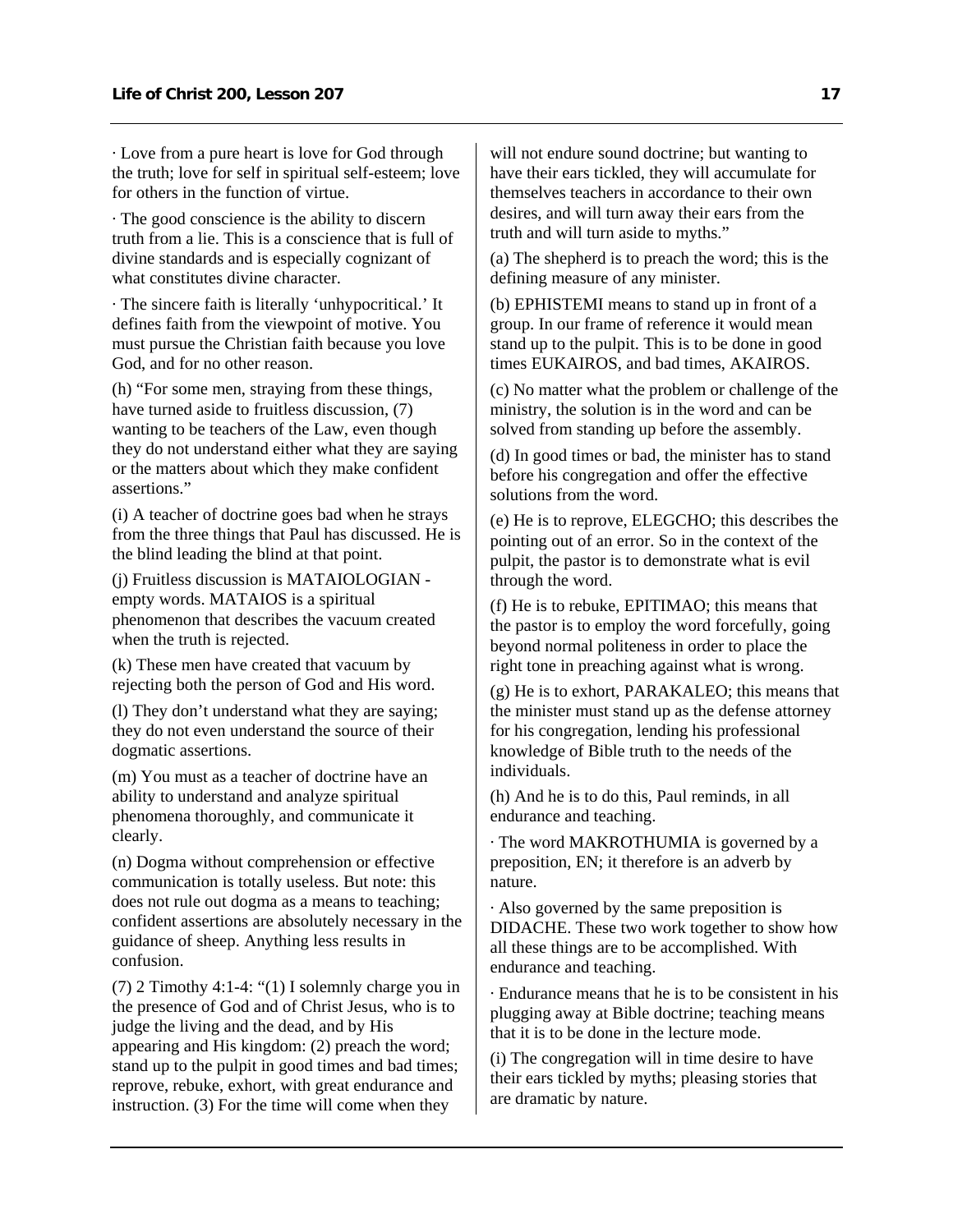(j) The myth does not contain truth; it is judged only on the basis of its entertainment value.

(k) So the congregation will want its ears tickled with entertainment from the pulpit, and really, Paul could care less about that.

(l) The reason is that they have no endurance for sound doctrine; HUGIAINOUSES DIDASKALIAS is sound doctrine. It means literally, 'healthy.'

(m) The way that a congregation loses their endurance for sound doctrine is through their pastor; they lose it because their pastor goes weak on the teaching of the word.

A disciple is not above his teacher, but everyone, after he has been fully trained, will be like his teacher.

(1) This is very important, in that it points out the general principle of authority with regard to spiritual growth.

(2) The disciple is below the teacher, learning the principles from him. This was certainly the pattern of Christ's ministry.

(3) So the disciple must have humility, a predisposition to obey his legitimate spiritual authority.

(4) The perfect participle KATERTISMENOS is from KATARTIZO.

(a) It originally meant to take the wrinkles out of your robe by the downward movement of your hands - literally to 'straighten down'.

(b) It came to indicate every kind of straightening or renovation known to the ancient world. But at the heart of this compound verb is the idea that order is being made from chaos.

(c) Here are some of the other New Testament uses of this verb:

· Matthew 4:21, "...mending their nets" Also Mark 1:19.

· Matthew 21:16, "out of the mouths of infants and nursing babes you have straightened praise for yourself." Here the speech of the infant is straightened out into something that can be understood.

· 1 Corinthians 1:10, "Now I exhort you, brethren, by the name of our Lord Jesus Christ, that you all

agree, and there be no divisions among you, but you be made straight in the same mind and in the same judgment."

· 2 Corinthians 13:11, "Put yourselves in order..."

· Galatians 6:1, "Brethren, even if a man is caught in any trespass, you who are spiritual, restore such a one in a spirit of gentleness; each one looking to yourself, lest you too be tempted."

· Hebrews 13:21, "...(Jesus our Lord) equip you in every good thing to do His will, working in us that which is pleasing in His sight."

· 1 Peter 5:10, "And after you have suffered for a little while, the God of all grace, who called you to His eternal glory in Christ, will Himself perfect, confirm, strengthen and establish you."

(d) So this depicts the straightening out that must occur before there is proper emulation.

· Everyone enters into the process of spiritual growth with a cosmic complex; that is, a complex of counterfeits and lies accumulated from the devil's world.

· Inculcation of the truth straightens this out; KATARTIZO is the ideal word to depict this process.

(e) And the perfect nature of this participle indicates that the process must come to completion before there is true emulation.

(5) This then goes hand in hand with the preceding statement; that the blind cannot lead the blind.

(a) For the one who is in spiritual darkness can only get out if his guide has the light.

(b) The one without sight must follow the one who has, so that there is recovery.

(6) Paul gives a couple of guidelines for the role model in his letter to the Philippians.

(a) Philippians 1:29-30, " $(29)$  For to you it has been granted for Christ's sake, not only to believe in Him, but also to suffer for His sake, (30) experiencing the same conflict which you saw in me, and now hear to be in me."

· This is the experiential encouragement element of the role model; to tell those whom you lead that you experience the same kind of sufferings that they do.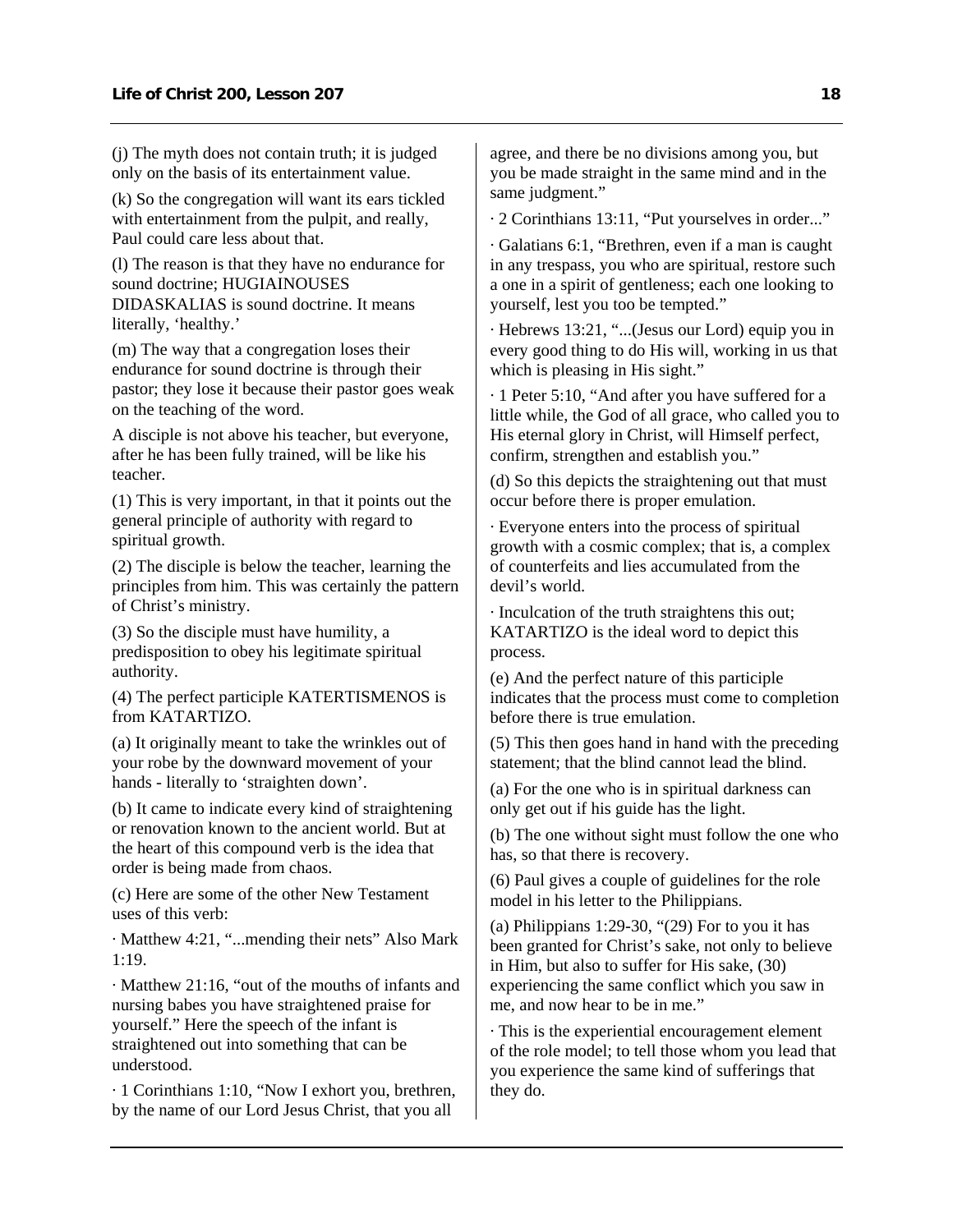· Hebrews 4:15 reiterates the principle with reference to Christ. "For we do not have a high priest who cannot sympathize with our weaknesses, but One who has been tempted in all things as we are, yet without sin."

(b) Philippians 4:9, "The things you have learned and received and heard and seen in me, practice these things, and the God of peace will be with you."

· This is the emulation of application element of the true role model.

· There are four components to this:

- EMATHETE means to learn something from instruction, from a teacher in a classroom.

- PARELABETE means to 'take someone alongside,' or 'to hand down a tradition.' This is the informal classroom of example and life.

- EKOUSATE is to hear; this lies parallel to EMATHETE.

- EIDETE is to see, and is parallel to PARELABETE.

· The Philippians are exhorted to practice those things, so that they might have the God of peace with them.

(7) But some care must be taken with regard to the role model.

(a) Insofar as someone imitates Christ, you may imitate them.

(b) Christ is the ultimate role, and we must all strive to be like Him in every way that is legitimate.

(c) But all human role models apart from Christ have feet of clay.

(d) General principle: subjective pre-occupation with self means malfunction toward authority.

(e) Subjective pre-occupation with self has two parts:

· The emotional complex of sin combined with denial. This person is filled with every kind of mental attitude sin, including worry, self-pity, generalized anger, and bitterness toward God. Denial means that they refuse to admit their sinful state.

· This creates an unrealistic self-image, where the self becomes a hero or role model without justification. While holding to this false image, the arrogant person is going to distort his relationship with God, self, and others, to the accumulation of a tremendous amount of dissonance. This is a miserable existence.

(f) Ultimately from this misery an external hero is found. The hero is the one who is to rescue this miserable person from their miserable existence.

· The rescuing hero is immediately saddled with unrealistic expectations; since he is everything that the miserable person ever wanted to be, an expectation of perfection is created.

· But the external hero is only a human being; he has flaws and sins just like everyone else; unfortunately, since the miserable person has an expectation of perfection, there is grave disappointment when the feet of clay are discovered.

· The disappointment exists because the miserable person has projected all of his imagined strengths onto the rescuing hero. Since the rescuing hero is the mirror image of the miserable person's erroneous self-image, more dissonance comes about.

· In order to accept the flaws and sins of the rescuing hero, the miserable person must also accept his own sinful state. This is not often the case, though it is possible, and may be used by God.

(g) More often the miserable person will destroy his idol, and this is called iconoclasm.

· Rather than accept his own sinful state, the miserable person will destroy his idol in a frenzy of judgment, gossip, maligning, and all kinds of falsehood. Forgiveness of self must precede forgiveness of others.

· This frenzy of sin is rationalized in some way by the miserable person, so that the sin becomes acceptable in his mind.

· These iconoclasts are the bane of all local churches; they are very damaging.

(8) Ephesians 5:1 gives the proper perspective: "Therefore be imitators of God, as beloved children." Galatians 4:19 says that Christ should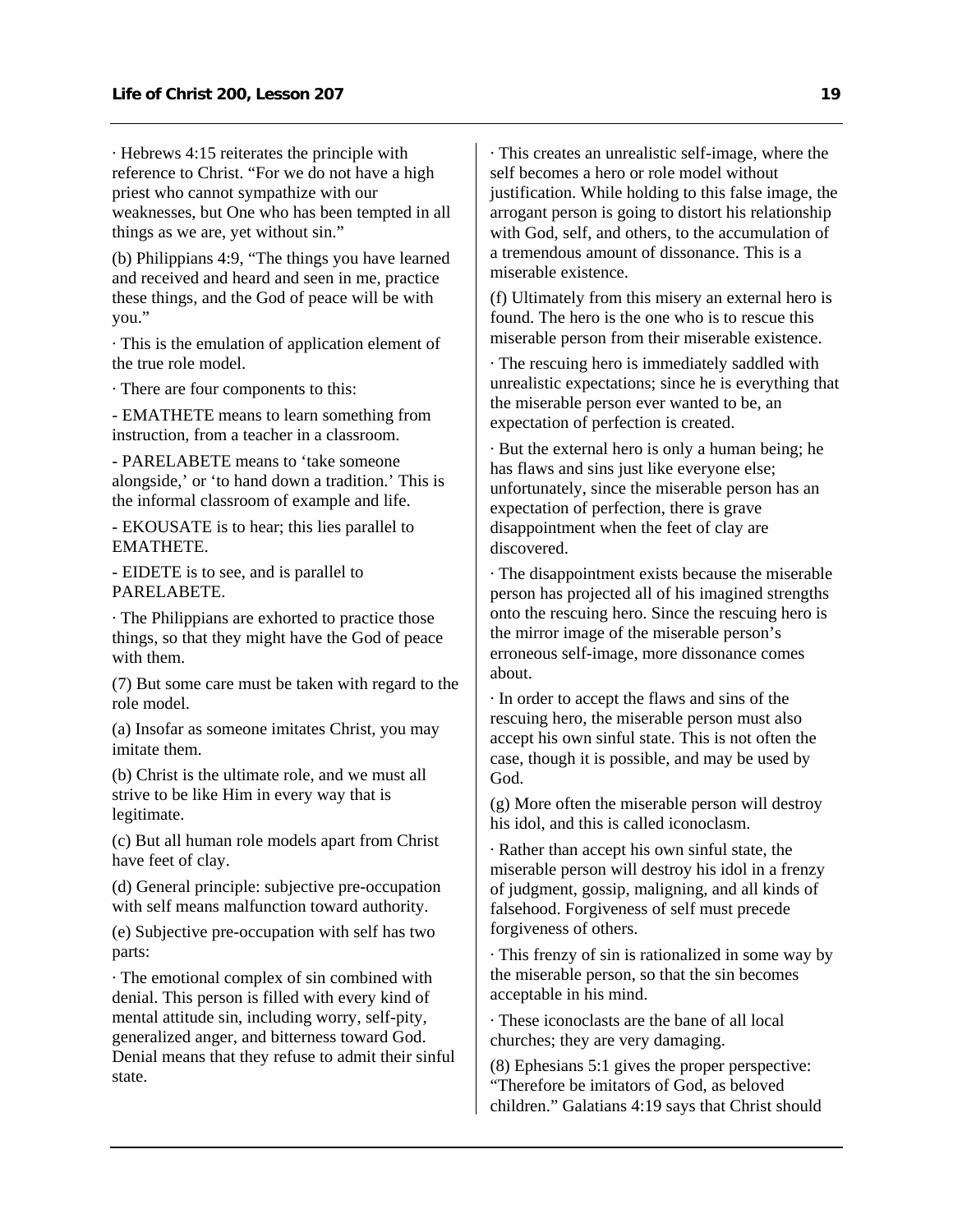be formed in us - that we should imitate the character of Christ.

(a) So the ultimate objective is the imitation of Christ through spiritual growth.

(b) You are to imitate others only insofar as they imitate Christ; and you really should concentrate on the original and not the copy.

(c) The attitude should be: "He is imitating Christ - that is what I want to do." It should not be: "He is imitating Christ - I want to imitate his imitation."

The judgmental hypocrite. "And why do you look at the speck that is in your brother's eye, but do not notice the log that is in your own eye? Or how are you able to say to your brother, 'Brother, let me seize the speck that is in your eye,' when you yourself do not see the log that is in your own eye? Hypocrite, first take the log out of your own eye, and then you will see clearly to take out the speck that is in your brother's eye."

There are two illicit actions worth noting here; the act of looking and the act of seizing.

Both of these illicit actions are acts of hypocrisy; there is no credibility in them because worse conditions apply in the self than in the problems of others.

Role model arrogance we have already studied; the hypocrisy of judgment we have touched upon, but let's develop it a little more.

Spiritual autonomy includes personal control of your own life while refraining and restraining yourself from controlling and interfering in the lives of others. This is especially true in nonessential matters.

Every time you interfere and try to control someone else's life, you lose control of your own life. The privacy of your priesthood was designed for you to live your own life as unto the Lord, not to be an expert in telling everyone else how to live theirs!

People will always do things of which you disapprove. Only when you get to spiritual autonomy do you have the restraint to stop interfering in the lives of other people.

Under spiritual autonomy the believer has learned to stop interfering in the lives of others. He has

been freed from the arrogant functions of life, and recognizes the rights of others in selfdetermination. The more you stop interfering in the lives of others, the sooner you have personal control of your own life.

The only control of others is when your authority calls for it. Yet such authority demands so much of your time that you still lose control of your own life.

There are times when interdiction is necessary:

(1) In the giving of the gospel.

(2) In the extension of the plan of God to other Christians.

(3) In the function of encouragement where one believer fills in the gaps of another.

Interdiction requires spiritual adulthood; tact is a great necessity, but even more important the pure motive that comes from a more mature love for God.

Spiritual autonomy restrains that inordinate ambition to control those with whom you have contact. To have positive influence is one thing, but your greatest influence comes once you no longer feel threatened in life.

In fact, it is really the other way around, most of the time; it is mostly people who have lost control of their own lives who have an inordinate desire to meddle in the lives of others. It is only when that control is regained that the restraint is possible.

But immature people always desire to look into the lives of others; because of their own flaws, their vision is projected outward as a defense mechanism; they cannot abide to look into the mirror and deal with their own complexes of sin. This is one of only many defense mechanisms, the blind fixing the blind. The blind doing eye surgery on the blind.

There are six basic categories of neuroses. Dennis Coon, Essentials of Psychology.

Anxiety neurosis (also known as panic disorder).

(1) This is a neurotic pattern characterized by continuous tension or anxiety that occasionally explodes into episodes of intense panic.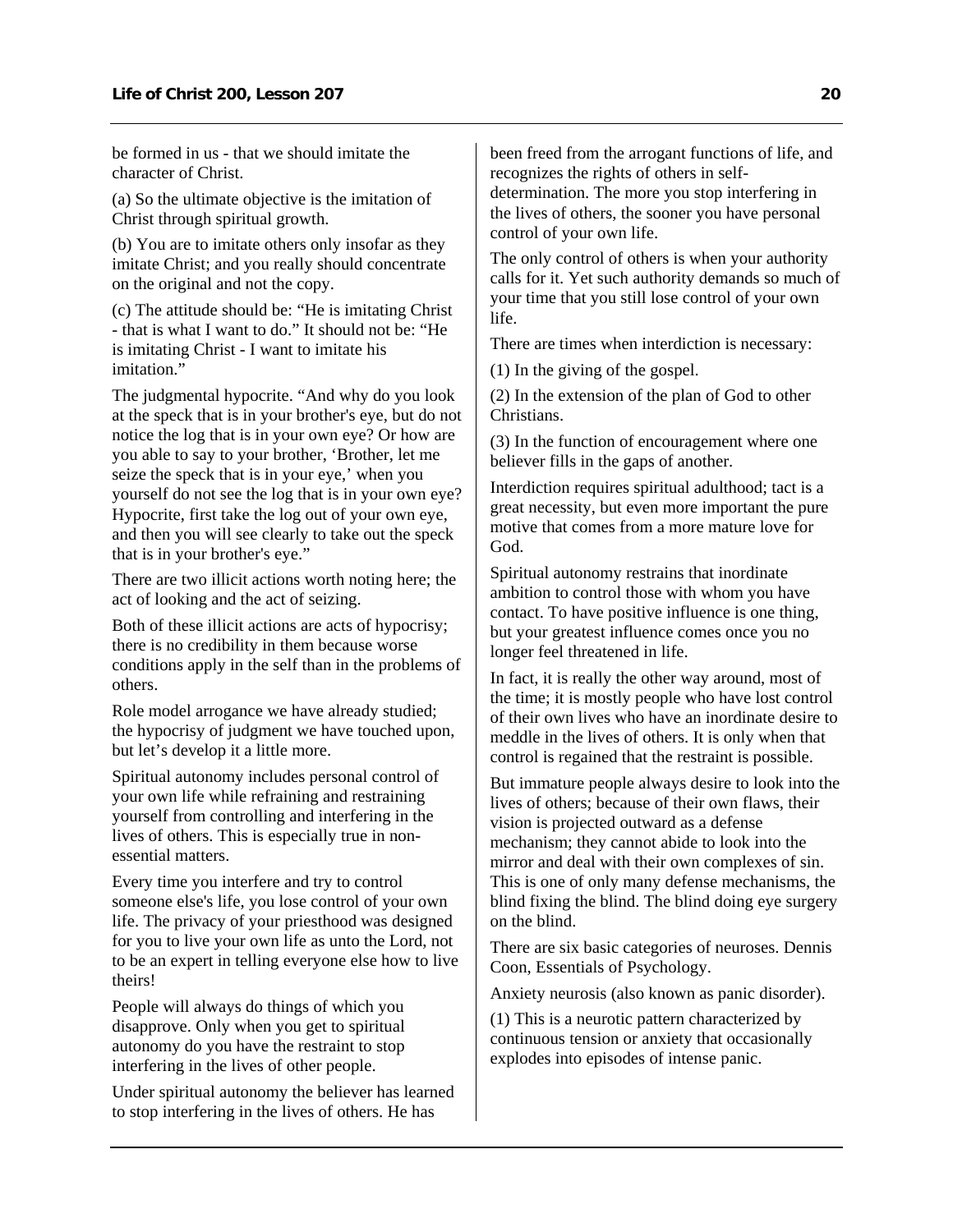(2) Anxiety attacks are the symptoms of this neurosis, and they may last a few minutes or a few hours.

(3) In an attack, the person often feels that he cannot breathe or that he is having a heart attack, going insane, or is about to die.

(4) An anxiety attack can be triggered by almost anything.

Phobic neurosis.

(1) Phobias are irrational fears that persist even when there is no real danger to a person.

(2) Phobias may be attached to almost any object or situation.

(3) Phobias produce symptoms such as heart palpitations, vomiting, wild climbing and running, and fainting.

(4) The phobic person is so threatened that he will go to almost any length to avoid the feared object or situation.

Hysteria, also known as the histrionic personality disorder.

(1) This person has an excessive need for attention.

(2) They are often inappropriately sexually seductive in appearance and behavior.

(3) They are overly concerned with physical attractiveness.

(4) They express emotion with inappropriate exaggeration.

(5) They have rapidly shifting and shallow emotional expression. They throw temper tantrums.

(6) They have frequent flights into romantic fantasy.

(7) They can also experience psychosomatic illnesses, or what is known as a conversion reaction.

(a) This occurs when anxieties or severe emotional conflicts are converted into physical symptoms resembling disease or disability.

(b) The physical symptoms of a conversion reaction usually serve to excuse the person from a threatening situation. Examples: glove anesthesia, and hysterical pregnancies.

**Dissociation** 

(1) Dissociation is a form of neurosis marked by striking episodes of amnesia, fugue, or multiple personality.

(2) Dissociation is the establishment of an abnormal fantasy life, normally established in childhood, which is used to escape extremely abusive situation.

Obsessive-compulsive disorder.

(1) Obsessions are thought or images that intrude into consciousness against a person's will.

(2) These may center on images of one's own violent death, feelings of being dirty, or just a simple loss of control.

(3) Obsessions usually give rise to compulsions, which are irrational acts a person feels driven to repeat.

(4) Typically the compulsive act helps control or block out anxiety cause by the obsession.

(5) Compulsive rituals make a person feel more secure by keeping activities so structure that unexpected upsets are prevented.

Neurotic depressive reactions.

(1) Here sadness and despondency are exaggerated and prolonged for unreasonable periods of time.

(2) The symptoms of neurotic depression are: lack of energy, unhappiness, limited movement, an extremely negative self-image, loss of sense of humor, and a loss of interest in other people.

(3) Neuroses are developed when a person spends an excessive amount of time in the addiction cycle, including reverse addiction.

(4) Involvement in the cosmic system up through stage five results in an acute disorientation to reality.

(5) If you are arrogant, become bitter towards God, reject His truth, accept the cosmic counterfeits, and let loose of the restraints on your lust pattern, then reality is going to be a foreign concept to you.

(6) It is very, very difficult for a neurotic to recover to a normal life.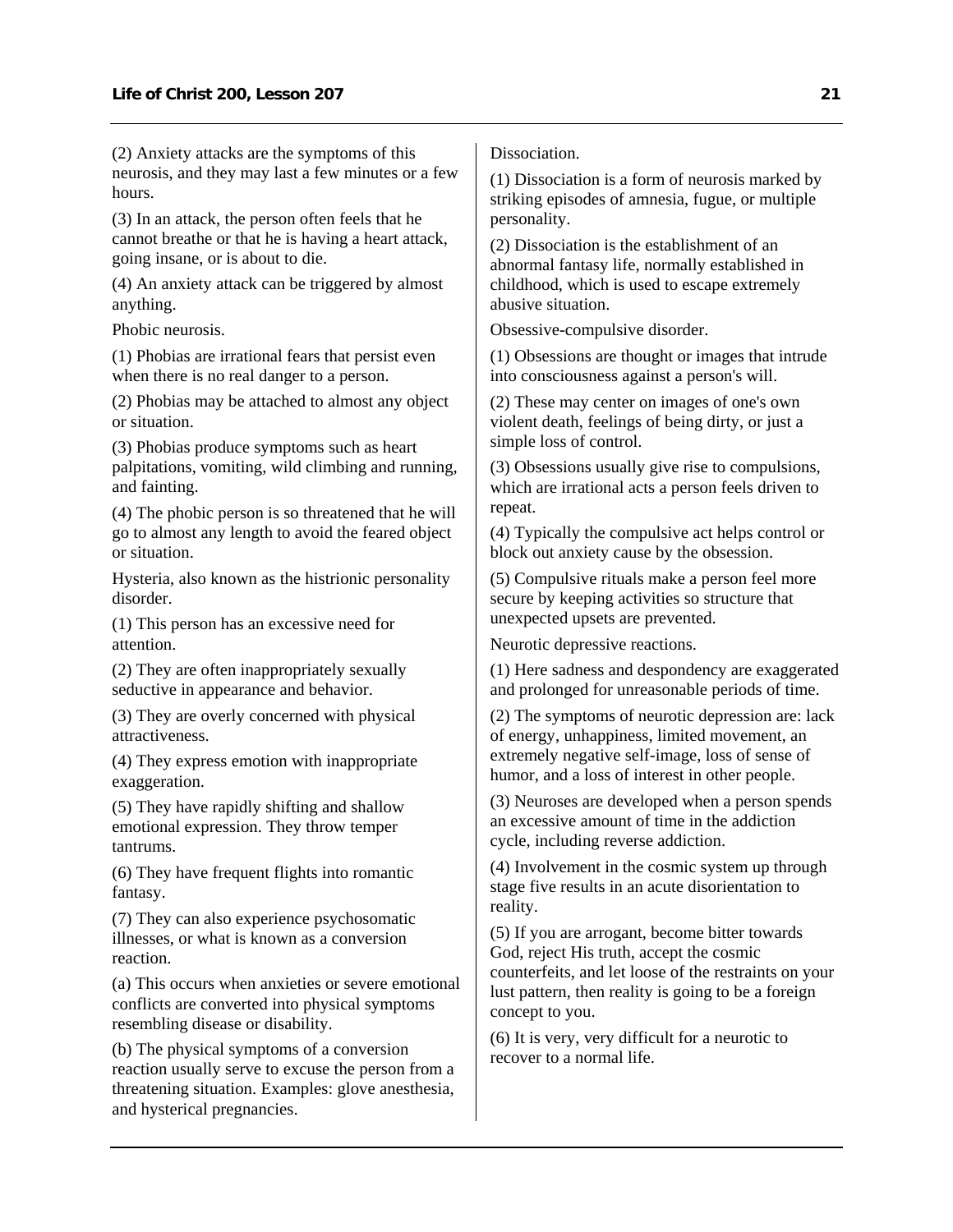(7) It is only through humility and orientation to the truth that the neurotic can recover. This may take many years.

(8) Consistent faith perception of the truth may even be painful, but the pain of the truth is better than the pain of neurosis.

And the meddling in the lives of others is a sin; it is hypocritical according to Christ, and is therefore to be dealt with.

But notice! The last measure of the passage commands us to remove the log from our own eye, and then we can operate on others. Therefore this passage does allow us to have influence in the lives of others, and it is our duty to do so.

The secret to good influence is understanding the following:

The right motive, which is personal love for God and virtue love for people.

The right sphere of influence, which means understanding the distinction between essential and non-essential issues.

The knowledge which will fill in the essential gaps in another person's lives.

And understanding of the power of the Spirit and the need for inculcation to fuel that power.

Right priorities, which justify and empower all functions of Christian service.

The metaphor of the worthless pupil. "Do not give the holy to dogs, and do not throw your pearls before swine, lest they trample them under their feet, and turning tear you to pieces.'"

The placement of this after the statement on hypocrisy depicts the connection between the judgmental attitude and negative volition. This we have already studied.

Now Christ tells us not to waste our time on those who are ostensibly negative.

There are two metaphors for the word of truth here; the holy and the pearls.

There are two metaphors for those who have no ability to perceive the truth; the dogs and the pigs.

A dog has no frame of reference for holy things; he does not discern between the holy and the profane. In fact, a dog is basically a scavenger, and he will eat anything that he believes has the least bit of nourishment in it.

The pig does not know a good pearl from a bad one; a fake from a real. The pig is not a very discriminating eater; he eats the slop from the army chow hall.

Those who are spiritually blind cannot perceive the truth; they have hardened their hearts to the point where they do not know the truth from a lie. Worse, they have exchanged the truth for a lie. They have reversed the natural order of things.

And this says that it is not only a waste of time to give truth to the spiritually blind; it is also a dangerous matter; they may turn and tear you to pieces.

Usually the tearing is of the soul; they must destroy what threatens their blind existence, and so rhetoric is employed.

But there is also physical persecution, and the tearing of the body.

Spiritual blindness must be distinguished from the out of fellowship state.

When you are out of fellowship, you are unable to perceive or apply doctrine;

1 Cor 2:11-16, "For who among men knows the thoughts of a man except the spirit of the man, which is in him? Even so the thoughts of God no one knows except the spirit of god. Now we have received not the spirit of the world, but the Spirit who is from God, that we might know the things freely given to us by God, which things we also speak, not in the academic lessons of human wisdom, but in the academic realm of the Spirit, interpreting spiritual things by spiritual means. But a soulish man does not receive the things of the Spirit of God. For they are foolishness to him and he is not able to understand, because they are spiritually examined. And the spiritual one examines all things, but he is examined by no one. For, "Who has known the mind of the Lord, who instructs Him?" But we have the mind of Christ."

(1) The soulish man is the one who is out of fellowship - either by reason of no salvation of post-salvation sin.